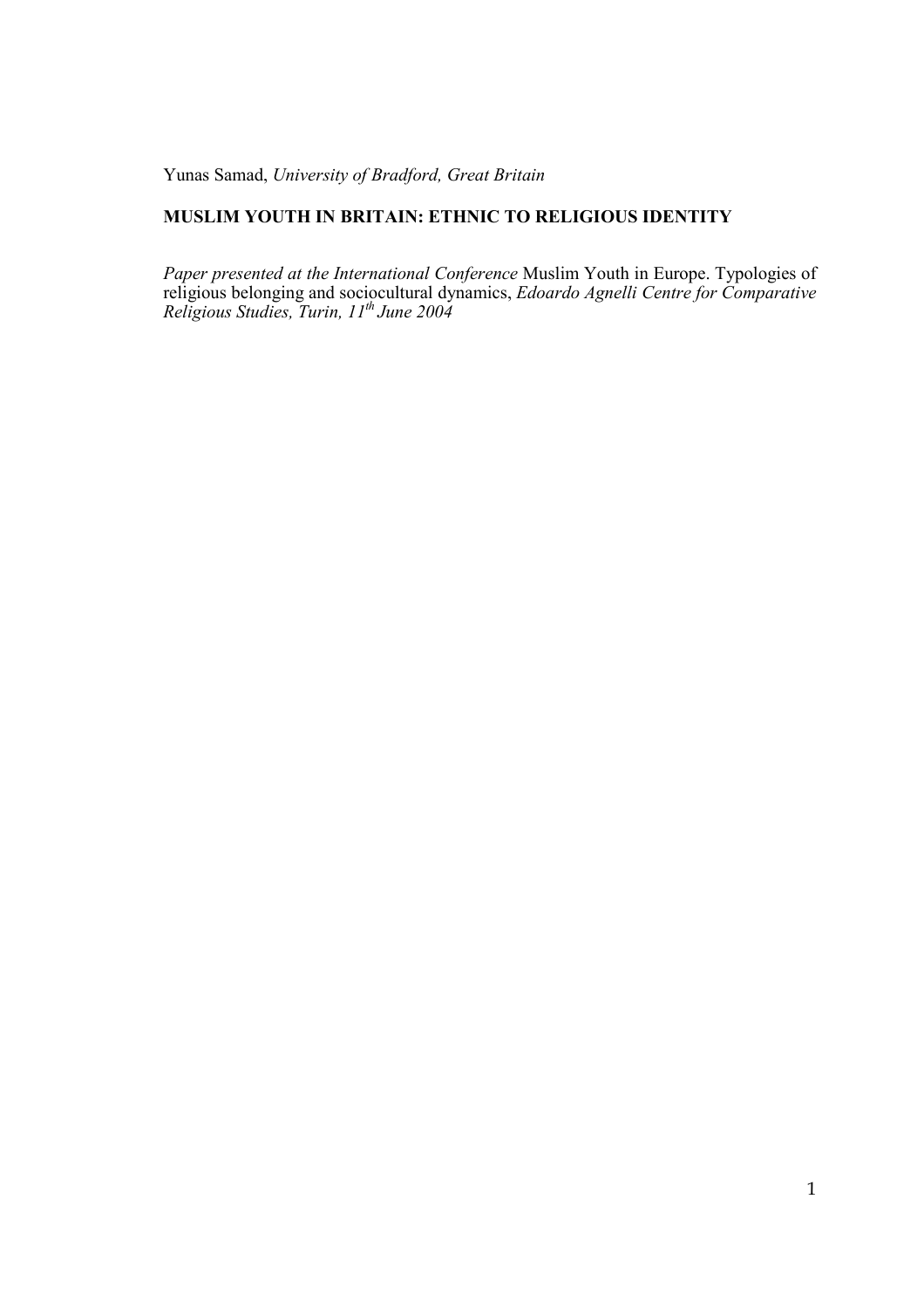#### Introduction

Muslim presence in Britain is intimately associated with the Empire. Diplomats, traders, seamen and visiting dignitaries typified the small number of early arrivals. The merchant navy, since the late 18th century, employed Asian and African seamen and discharged them in British ports along with their cargoes. The largest Muslim presence was the Yemeni seamen's settlement in the port of Cardiff and the first mosque was built there in 1870. Later other seamen colonies, consisting of Mirpuris and Sylhetis, were established much later in the inter-war years. Another trend was the visiting dignitaries and traders from India, which led to the establishment of the Shah Jahan Mosque, Woking, in 1889. There was also a Muslim presence in the diplomatic community and for them George VI (1944) inaugurated the Islamic Cultural Centre, in Regents Park. It was, however, the post-war labour shortage, which stimulated chain migration from the West Indies and South Asia, which brought contemporary Muslim labour migrants to Britain. Muslims immigrants arrived in 1960s and 1970s and the overwhelming number came from the Mirpur district in Pakistan, the Sylhet district in Bangladesh, Gujarat in India and refugees from East Africa. Not all Muslims, however, were South Asian in origin and there are Turkish Cypriots, Turks, Somalians, Nigerians, Malayans, Iranians, Arabs of various nationalities and a small but growing number of converts. In the 1980s with the collapse of communism and the break up of Yugoslavia Muslims from Eastern Europe arrived as refugees and asylum seekers. This diverse group has formed settled communities with substantial young population that has been born in or wholly educated in Britain. This paper is divided into three parts the first outlining the socio-economic characteristic of this diverse groups and indicating differences and similarities in trends. The second part examines the evolution of Muslim organisations and the shift in orientation that took place and the impact on the youth. The final section examine how young people are reinterpretating Islam and the focus is to examine this process in relation to the two largest groups of young Muslim population in the country. The primary focus is to examine major trends among Muslim population in general and among the youth specifically.

#### Socio-economic background

There was controversy in the 1990s over the size of the Muslim population as Muslim organizations argued it was between 2-3 million. This calculation was based on the HMSO Official Handbook 1969, which incorrectly estimated that there were 1.5 million Muslims in Britain. This figure was dropped from the official literature implicitly implying its inaccuracy. A consequence of this controversy was it led to a lobbying campaign run by a number of religious organisations that a question about religious identity should be included in the last Census in 2001. The topic was new to the Census in England, Wales and Scotland although the subject had been included in previous Censuses in Northern Ireland. The question, which in England and Wales was voluntary, was answered by 92 per cent of the people and revealed that Islam was the most common faith in Britain after Christianity (72 per cent) with nearly 3 per cent of the population, that is almost 1.6 million people describing themselves as Muslims (see figure 1). It should be noted that while there are now gross aggregate figures for the Muslim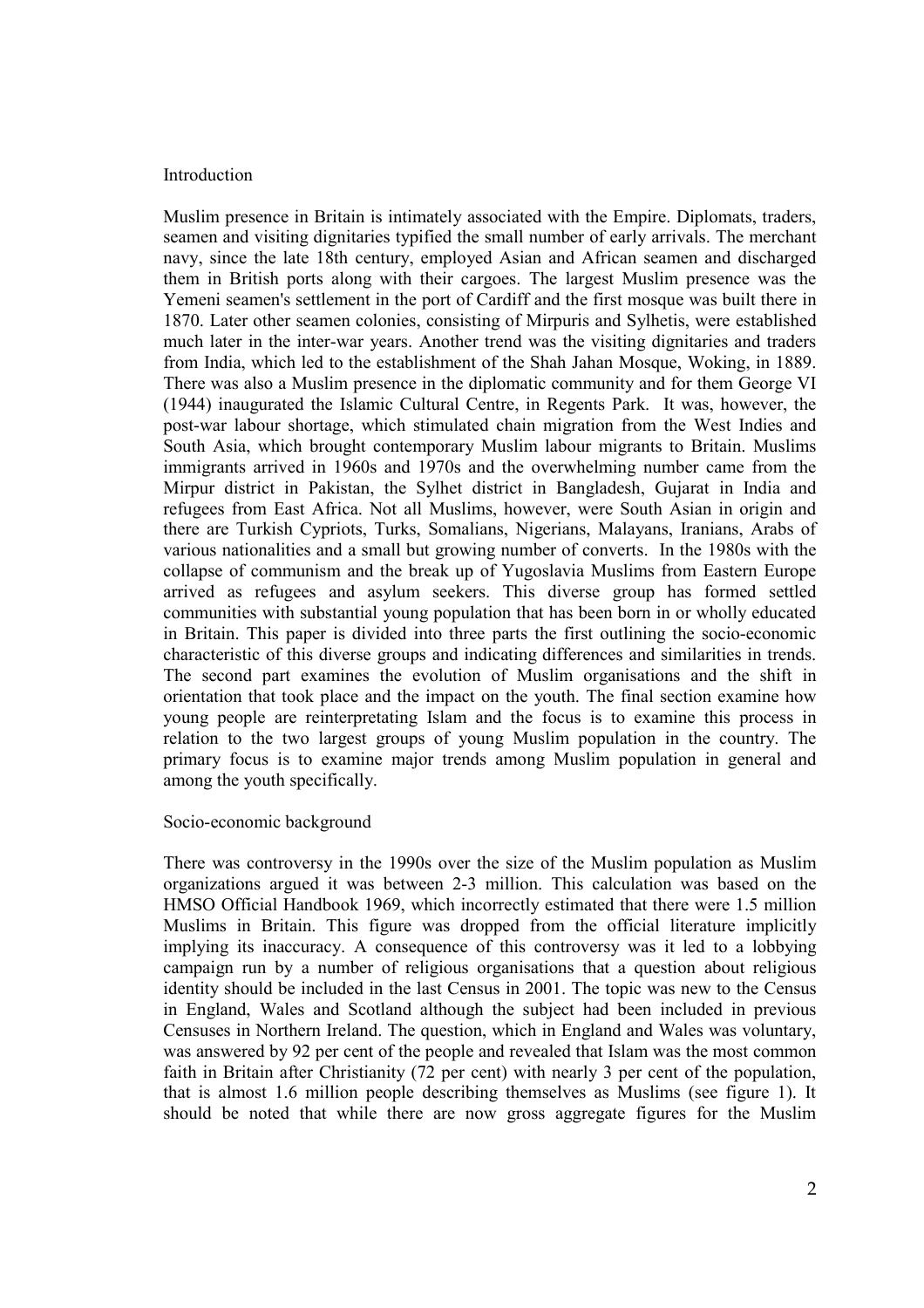population the 2001 Census still uses ethnicity for a range of statistics that cover demography, spatial distribution, and social characteristics for the minority ethnic groups and only in some cases religious affiliations can be deduced. Hence the data available so far is a combination of statistics based on religion and ethnicity.

|                                 | Thousands | $\frac{0}{0}$ |
|---------------------------------|-----------|---------------|
|                                 |           |               |
| Christian                       | 42079     | 71.6          |
| <b>Buddhist</b>                 | 152       | 0.3           |
| Hindu                           | 559       | 1.0           |
| Jewish                          | 267       | 0.5           |
| Muslim                          | 1591      | 2.7           |
| Sikh                            | 336       | 0.6           |
| Other religion                  | 179       | 0.3           |
| All religions                   | 45163     | 76.8          |
| No religion                     | 9104      | 15.5          |
| Not stated                      | 4289      | 7.3           |
| All no religion/not stated $^l$ | 13626     | 23.2          |
| <b>Base</b>                     | 58789     | 100           |
| Figure 1                        |           |               |

#### **Population: by Religion, April 2001**

<sup>1</sup> Includes 234 thousand cases in Northern Ireland where data is only available as a combined category.

Source: Census, April 2001, Office for National Statistics Census, April 2001, General Register Office for Scotland

Islam in Britain is primarily South Asian in character. The largest number of Muslims in Britain originates from Pakistan (687,592), Bangladesh (261,833) and India (133,783). All together Muslims of South Asian origin constitute almost three quarters of the adherents of Islam in Britain. There are also sizeable groups from Cyprus, Malaysia and the Arab countries. In the Census data many Muslims are to be found within the category 'white' which accounts for 11.6 percent of Muslim population, this includes 60,000 Muslims from Eastern European and the number of converts to Islam is estimated at about 10 000. About 6.7 percent of Muslims in Britain are black and many of them come from African countries such as Somalia (figure 2).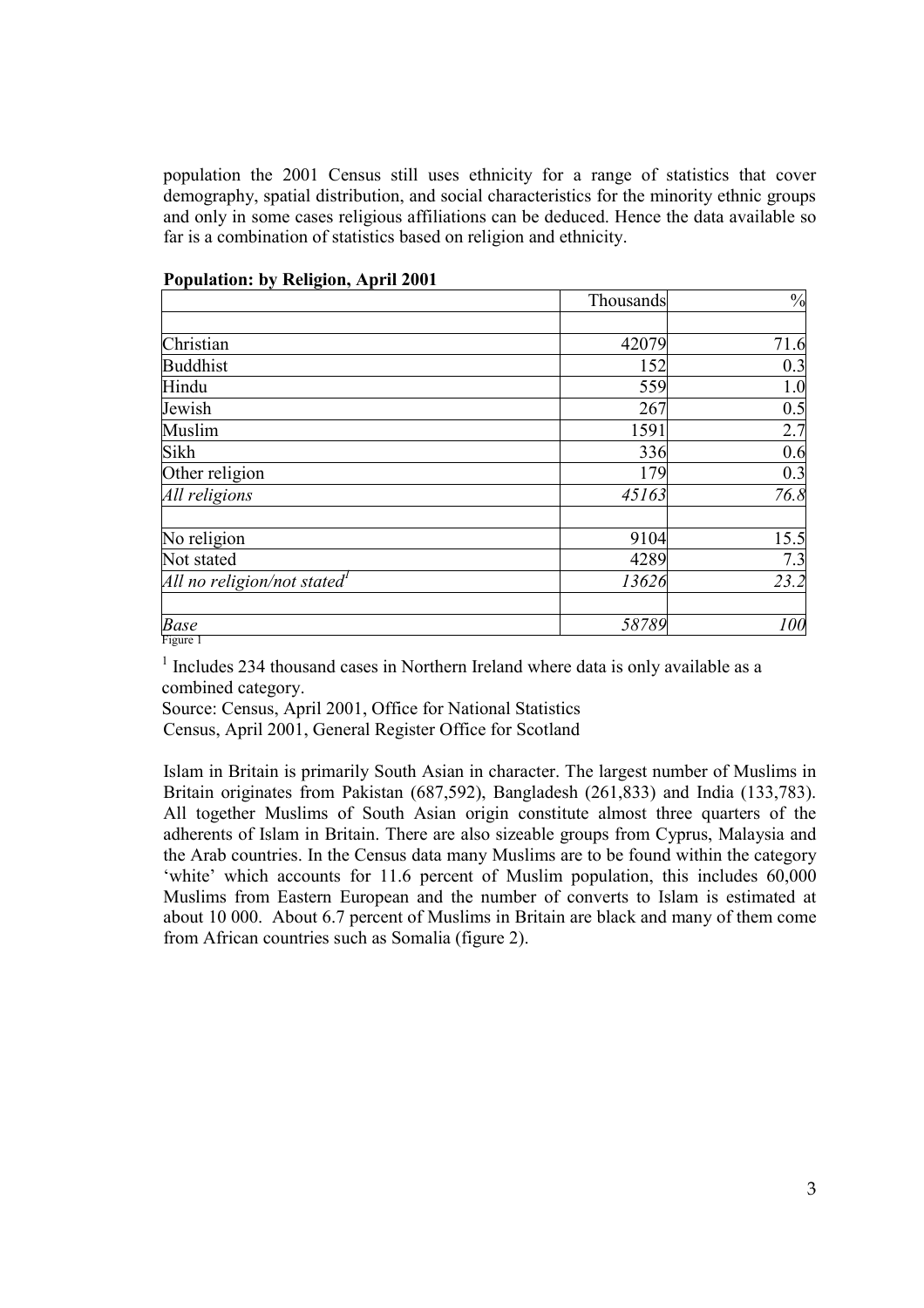



Source: Census, April 2001, Office for National Statistics (ONS) Census, April 2001, General Register Office for Scotland (GRFS)

Muslims are not evenly distributed throughout the country. There distribution is the result of chain migration informed by kinship and friendship networks. Chain migration has contributed to concentrations of Muslims in particular regions and cities. Large concentrations are found the Greater London conurbation, where according to the latest census 607 000 inhabitants are Muslims (see figure 4) and other areas of the South-East, the Midlands, West Yorkshire and the South Lancashire conurbations. There is also a concentration of Muslim population in the central Clydeside conurbation in Scotland (table 3 & 4).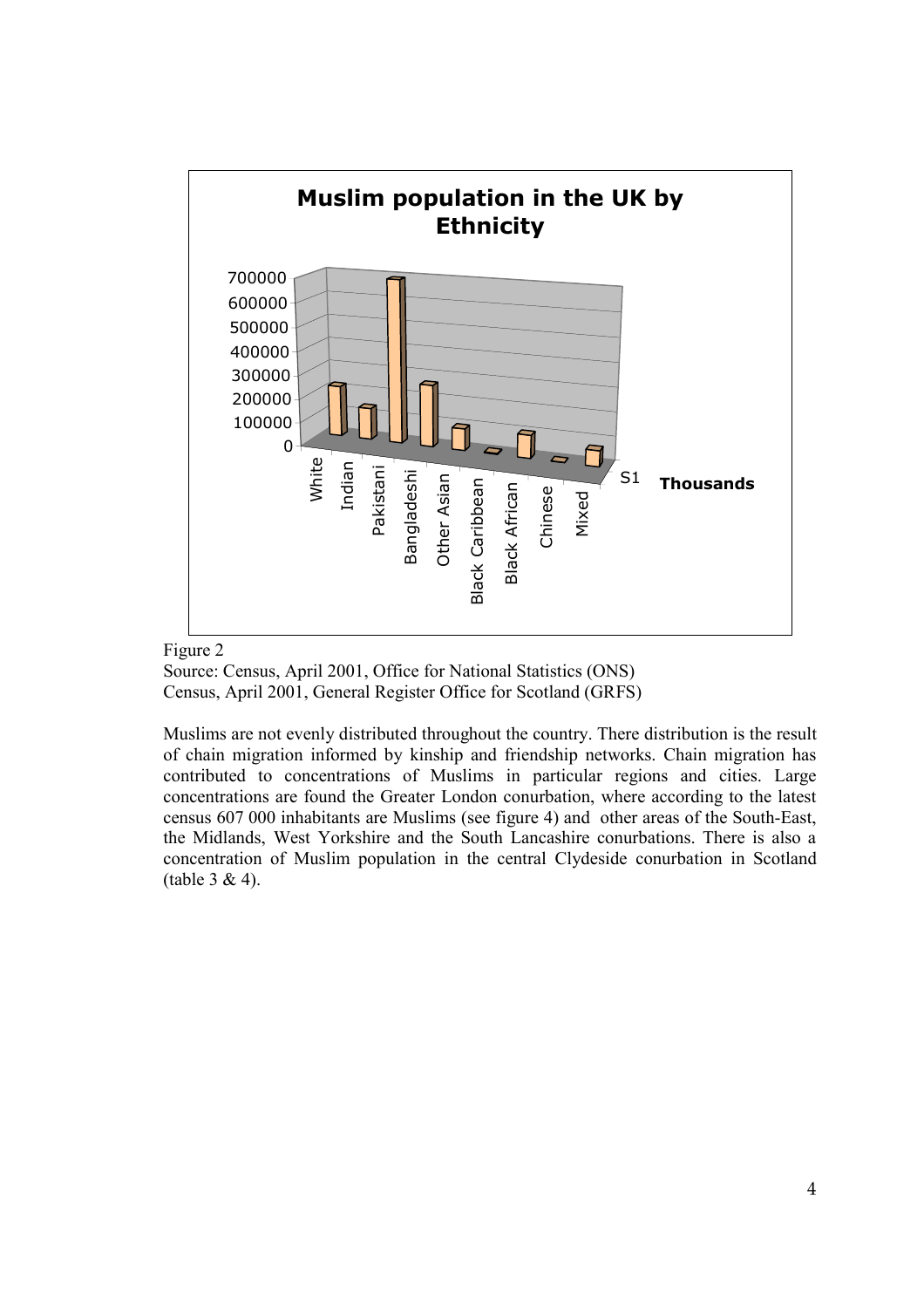



Source: Census, April 2001, Office for National Statistics

There are significant differences between various Muslim communities in terms of settlement patterns. For example, while Pakistanis are more dispersed nationally, the Bangladeshis are concentrated in large numbers in fewer areas, particularly in the East End of London, in the boroughs of Tower Hamlets (71 000 - 36% of the population of the district are Muslims) and Newham (59 000 - 24%) which are also the districts with the highest proportion of the Muslim population in the country. Other large Muslim clusters are to be found in Birmingham (140 000 – 14 % of the total city population are Muslims) and Bradford (75 000 - 16 %).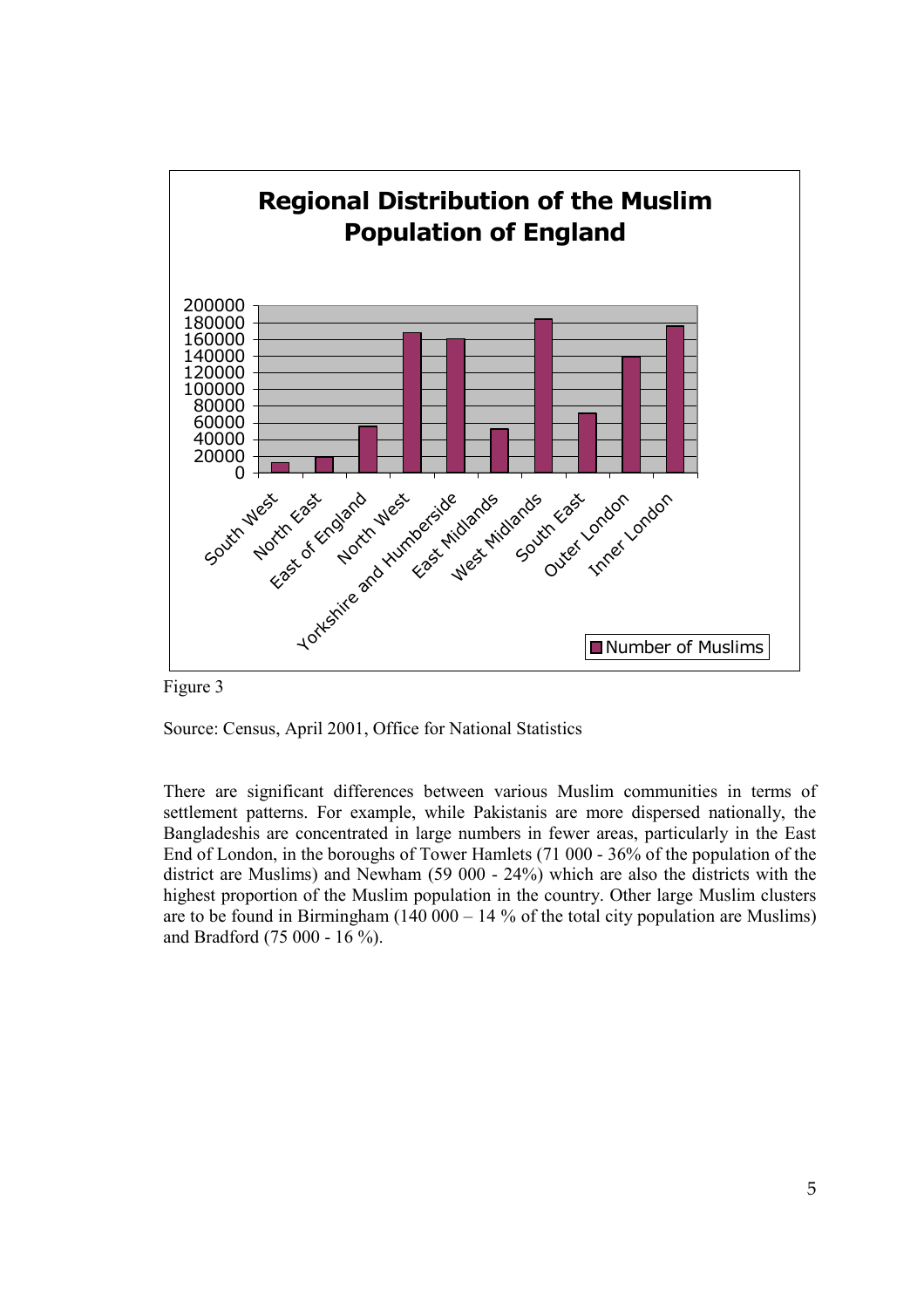

## Figure 4

Source: Ordinance Survey Crown Copyright 2003

The age profile of the White population shows an aging population with disparity between the sexes emerging in the older population. In contrast, Muslims are characterised by large numbers of young people and a dearth of elderly people. The Muslim population in Britain is very young. 33.8 percent of Muslims are aged 0-15 years (national average is 20.2 percent), 50 percent of Muslims are less than 25 years of age (compared with only 31 percent of the national average), and 18.2 percent are aged 16- 24 (national average is 10.9 percent). It has also fewer older people (see figure 5). The fact that there are more Muslim children of school age than in other groups has numerous social policy implications as they are relatively large numbers of concentrated in some areas. It is not uncommon in such cities like Birmingham, Leicester, Manchester or Bradford to find schools where 90 percent of pupils are of South Asian origin.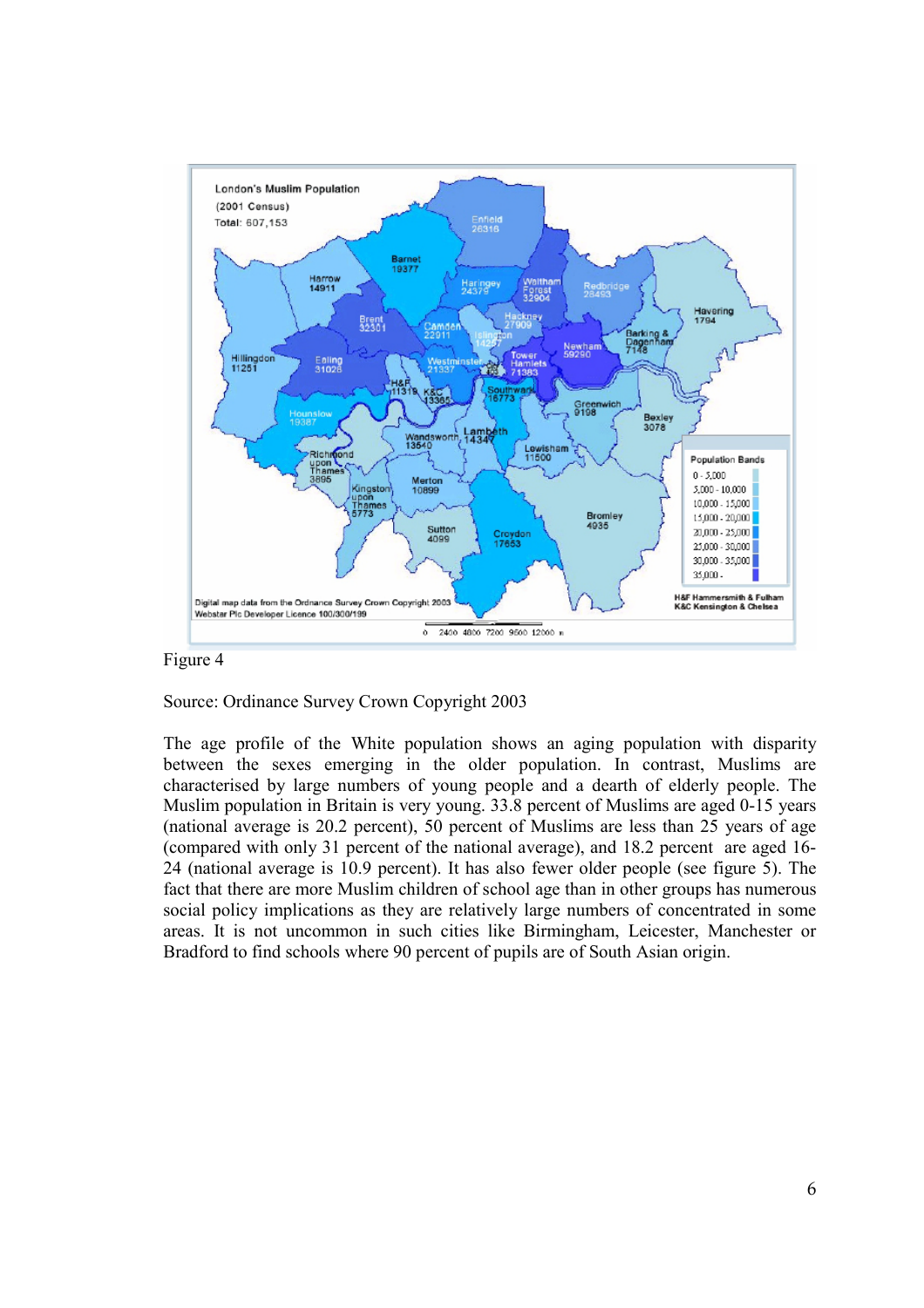



Pakistani and Bangladeshi households in Britain are larger, 4.7 and 4.2 persons per household respectively, compared with the rest of the population of 2.3 persons. Muslims in the country often live in joint and extended families and there are fewer lone parent families among them than in other group. According to the recent data 13 percent of Pakistani families are lone parent families while the percentage for the White population amounted to 22 percent and 47 percent amongst the Black Caribbean (Source: Census, 2001, ONS; Census 2001, GROS)

There is considerable diversity of occupation between Muslim groups and within other ethnic minorites. Indians (12.7% are Muslims) are 66% more likely than White British to be professionals while Bangladeshis are 33% and Pakistanis 14% less likely to be professionals (Source: Census, 2001, ONS; Census 2001, GROS). Five percent of Indian men were medical practitioners (nearly ten times the national average) (Twomey 2001) and Pakistanis were 185% more likely than White British to be plant and machine operatives and Bangladeshis were 83% more likely to be in elementary occupation than White British ((Source: Census, 2001, ONS; Census 2001, GROS).

In terms of industry Muslims are clustered mainly in manufacturing, distribution, hotels and restaurants, public administration, education and health and the financial sector. They have hardly any representation in agriculture and fishing and energy and water. Bangladeshi men are over-represented in the distribution sector, which includes restaurants and hotels. Sixty-six per cent of Bangladeshi men are employed in this sector compared with twenty-five per cent of Pakistani men (Census 2001). A significant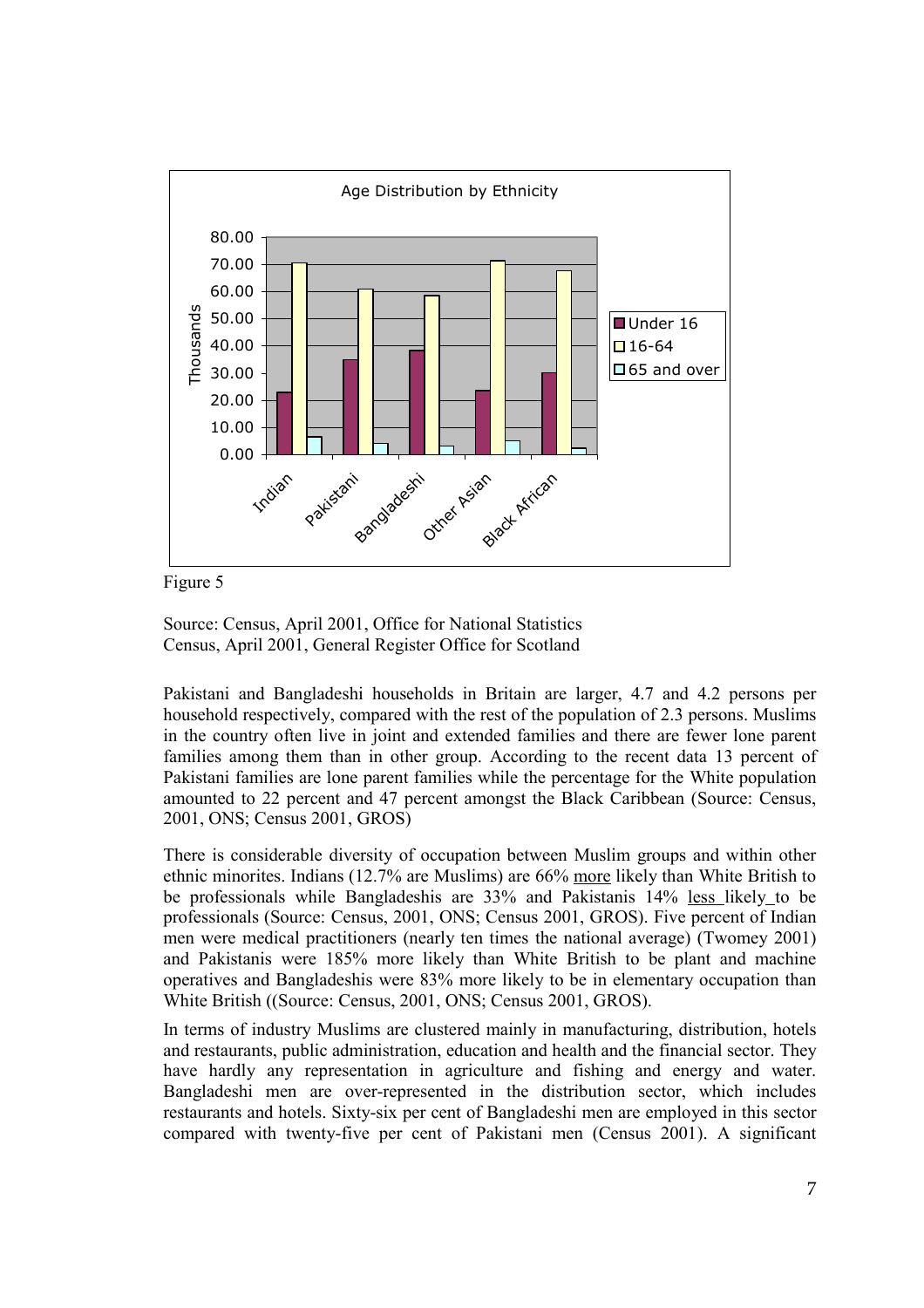number of Pakistani and Bangladeshi men are over-represented in textiles and clothing (10% and 9% respectively of employment for these groups compared with just over 1% for all men). Pakistani men are also over-represented in transport and communication, (24 per cent) which includes taxis and chauffeuring (Twomey 2001).

Bangladeshis and Pakistanis are concentrated in certain sections of the economy, in lower graded occupations and areas traditionally associated with low pay such as textiles and restaurant industry that are the lowest paying sectors. Pakistani and Bangladeshi men earn £150 per week less than White men while Indian men earn only £5 less. Pakistani and Bangladeshi women earn £34 less than White women while Indian women earn £14 more than their white counterpart (TUC 2002). Pakistanis and Bangladeshis are the poorest groups in the country and two-thirds (68%) of them live below the poverty line (DWP 2000/1) and areas with high concentrations of these populations have high rates of multiple deprivation.

Employment data (employed and jobseekers) indicate that Whites have a greater participation in the labour market than Muslim groups. Generally employment is lower for all minority ethnic groups of all religions and the lowest rates are found among Pakistanis and Bangladeshis. Women's employment rates are far lower than men's with only 28 percent of Pakistani women and 23 per cent of Bangladeshi women economically active compared with 73 percent of Pakistani men and 69 percent of Bangladeshi men. Muslim unemployment is considerably higher the rate of White unemployment. Pakistanis adult unemployment is 4 times higher and Bangladeshis is 5 times higher than white unemployment and youth unemployment is approximately twice as high for Pakistanis and three times higher for Bangladeshis ((Source: Census, 2001, ONS; Census 2001, GROS). The proportion of self-employment among Muslim groups is diverse with it being relatively high for Pakistanis at 22 percent and around 13 percent and 12 percent for Indians and Bangladeshi, which is near the rates found for White British (11 percent) (Annual Local Area Labour Force Survey, 2001/02).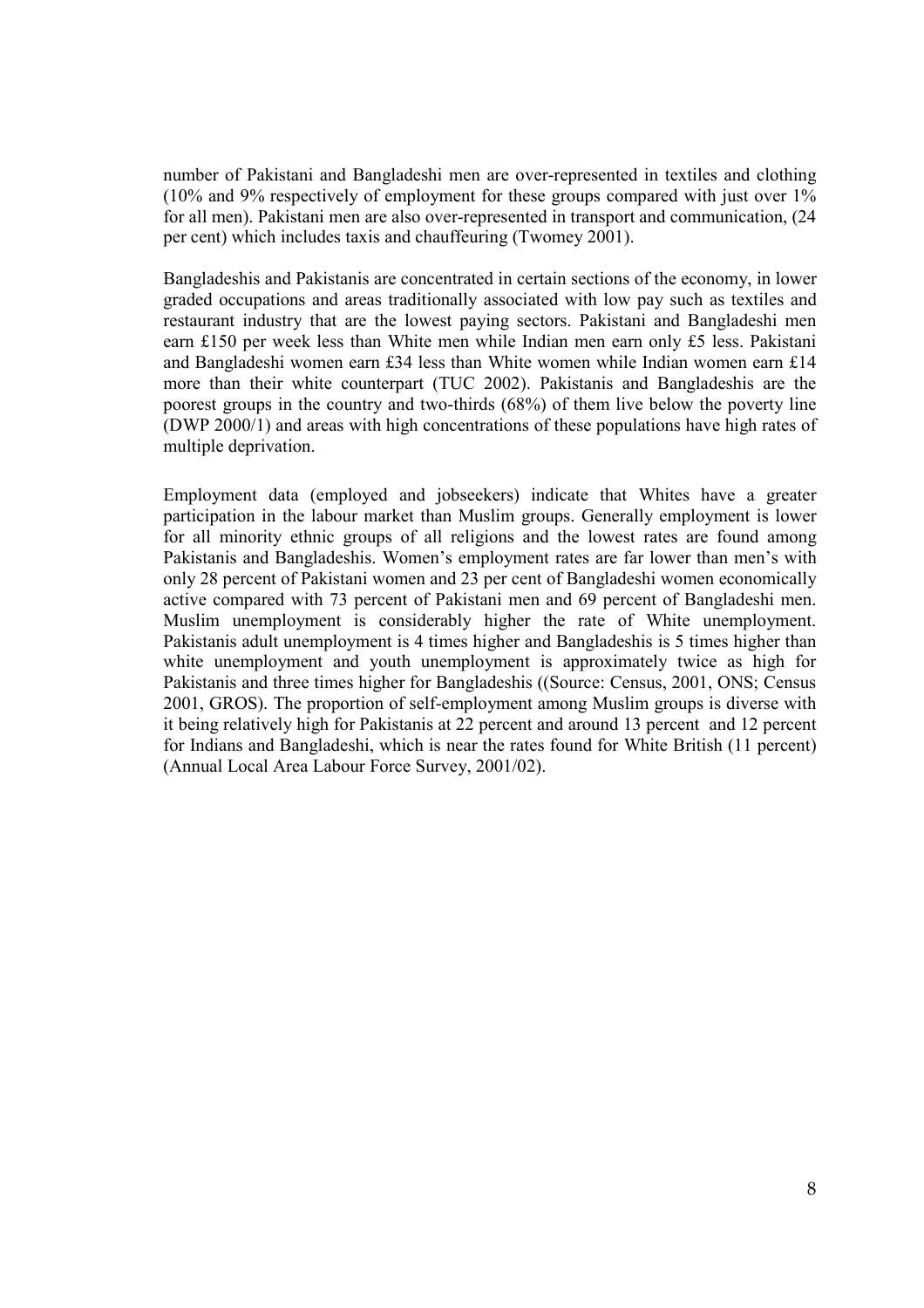

## Unemployment rates:<sup>1</sup> by ethnic group and age,<sup>2</sup> 2001-02, United Kingdom Percentages

Figure 6

*1 See Appendix, Part 4: Unemployment and Annual Local Area Labour Force Survey. 2 Males up to the age of 64, females up to the age of 59. 3 16-24 year olds, sample size too small for reliable estimates.*  Source: Annual Local Area Labour Force Survey, Office for National Statistics

Human capital, non-material assets as education and skills have an impact on employment prospects. At the degree and equivalent level Indian and Other Asians, both of which have significant Muslim populations, out perform White British while Pakistanis and Bangladeshis languish at the bottom. A gender breakdown shows that across the board girls do better than boys (figure 7). Owen demonstrates that Bangladeshis are the most underrepresented group in higher education and that in spite of recent attempts to improve educational and training outcomes there is a considerable gap between Pakistanis and Bangladeshis on one hand and the White population or more successful Muslim groups (2000: 130) Indians and Other Asians have higher educational outcomes than British Whites but have higher unemployment and lower pay levels. Pakistanis and Bangladeshi educational experiences is 'forked' with significant number experiencing high and low outcomes but have higher unemployment rates and lower pay levels (TUC 2002). Heath argues that racial harassment and discrimination have impacted negatively on employment outcomes and provide a partial and important explanation for persistent disadvantage. He considers class origins to be an important factor in understanding disadvantage by Muslim groups in the labour market. Pakistanis and Bangladeshis are mainly from rural and petty bourgeoisie backgrounds and this limits their chances of entering the salariat (Heath 2001: 128). Cultural and religious factors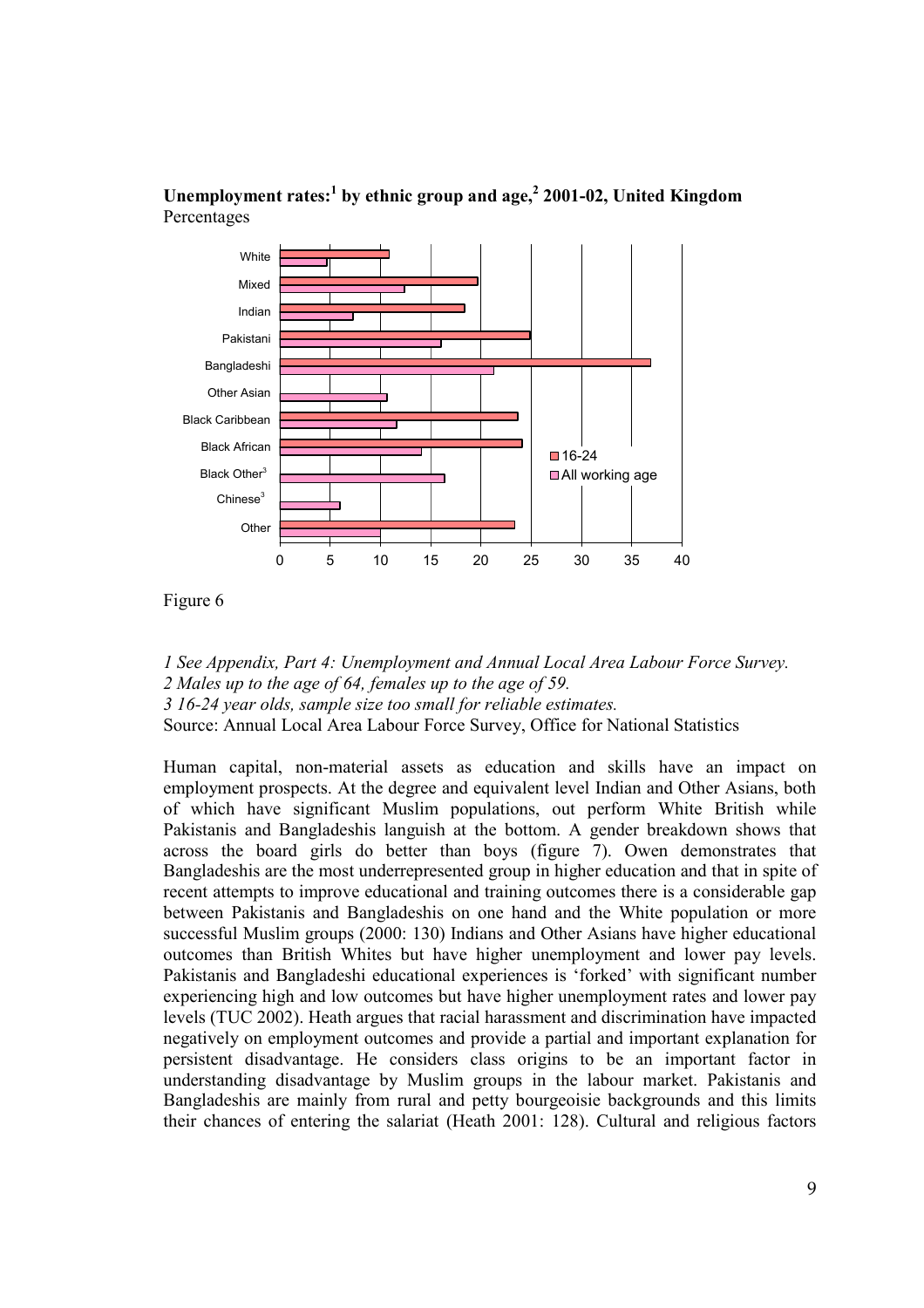may be determinant but difficult to account for statistically. Even after allowances for



education and residential patterns, Pakistani Muslims are three times more likely to be unemployed than Hindus and Indian Muslims are twice as likely to be jobless than Indian Hindus (PIU 2002).

Figure 7

Source: Annual Local Area Labour Forces Survey 2002, Office for National Statistics

The evidence indicates that Muslims are diverse groups with different, ethnic, class backgrounds and geographical locations. The main division that is emerging between different Muslim groups and within certain groups is that some groups mainly of middle class backgrounds are achieving high educational attainment leading into prosperous professions and becoming integrated into multicultural Britain. However the majority are working class in origin, with poor educational attainment and are subject to uncertain futures and social exclusion and marginalisation. This group is being identified erroneously as at risk of becoming 'fundamentalist' or rioters. Two factors are common to all Muslim groups, the first is that it a young population that is rapidly expanding as it matures the second is that irrespective of educational achievement and profession all Muslims face greater degree of discrimination on religious grounds than other minorities

Muslim Organisations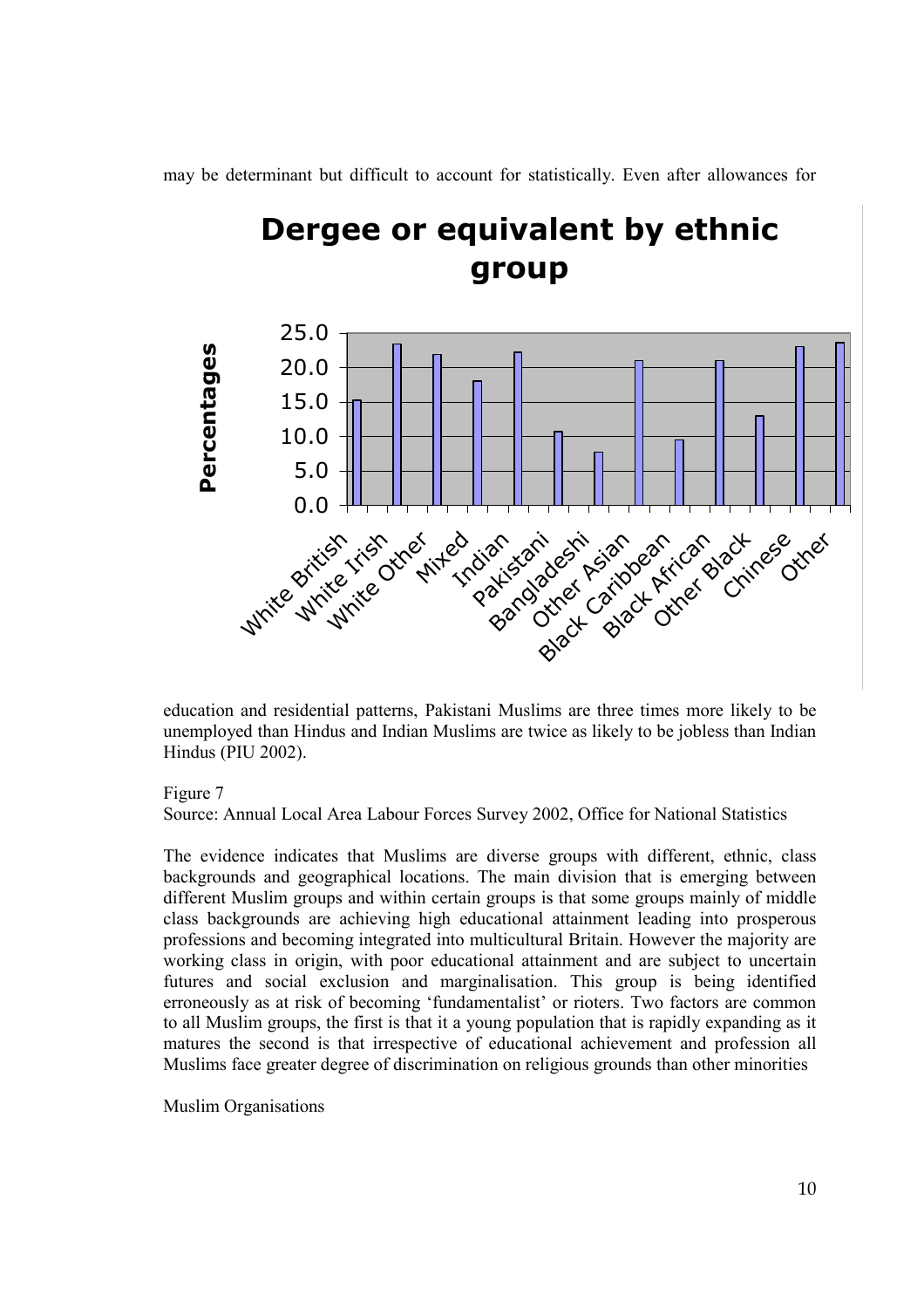The construction of mosques is the most overt expression of Islam in Britain and they were constituted on a sectarian and ethnic basis representing the religious ethnic preferences of the mosque committees and constituencies. From a base figure of 13 mosques, in 1963, registered as places of worship with the Registrar General the rate of registration increased to nearly 7 a year from 1966 onwards. The upward curve in registration was a direct result in changes in the demographic profile resulting from the reunion of families as a consequence of the immigration legislation of the 1960s. Male migrant workers interest in religious rituals was minimal but the arrival of their families shifted the focus to religion. From the mid-1970s the annual rate of mosque registration more than doubled. Partly it was due to the expectation that such project would be financed by petro-dollars. In most case it was only the prestigious projects that received such infusions. This development, however, coincided with increasing familiarity of the local political, administrative structures and their ability to exploit them. (Nielsen 1987:387) Made easier by the institutionalization, no matter how small in numbers, of the communities 'secular' counterpart. The inter-meshing of religious and non-religious identifications facilitated the establishment of an Islamic presence on the local level. The growth of mosques has continued and there are now about 1000 mosques in the country (Konrad 2003) . Mosques provide Quran classes and religious instruction through which the majority of Muslim children pass through. Muslim organisations are led by the elder generations and there are very few avenues for Muslim youth to exert there influence or views on them.

Jorgen Nielsen points' out that Sunnis presence is predominant and within them there are three overlapping categories. Most local mosques are the product of local initiatives designed to serve local needs. This overlaps with Islamic movements originating from the South Asia, which emerged in the late 19th and early 20th century in reaction to British colonialism. Doctrinal rivalry, however, divides them into traditionalist Brelvis and revivalist trends. Thus while on one hand the *Islamic Times* (1992), a Brelvi paper, calls for Islamic unity it simultaneously castigates Whabbism and the danger it presents. Most mosques belong to the Brelvi persuasion and there are several currents within the Brelvi network. Pir Maroof Shah, a highly influential figure in the Bradford Council of Mosques, represents one important trend. Sufi Abdullah of Birmingham represents another and Sheikh Abdal Qadir Jilani is another *pir* who exerts influence in London as well as in the Manchester Islamic Association. There is also a nebulous development of the sufi *tariqas* which are difficult to detect due to overlapping with Brelvis. But the Naqshbandi, Qadiri and Chisti orders are active mainly among the youth and British converts.

There are several strands associated with revivalist currents such as the Tablighi Jamat, Deobandi and Ahl-i-Hadith. Important centres of the Deobandi sect are the Saddam Hussain Mosques, Birmingham, the Whitechapel Mosque, London, and a number of other mosques and institutions scattered throughout the country. The Tablighi Jamat's centre is the Darul Alum in Dewsbury while the Ahl-i-Hadith are highly organized around a small number of mosques focused on the Green Lane Mosque in Birmingham. The third category consists of elite organizations which aspire for national status. Some of them, at times, have been associated with the World Muslim League (Rabita) based in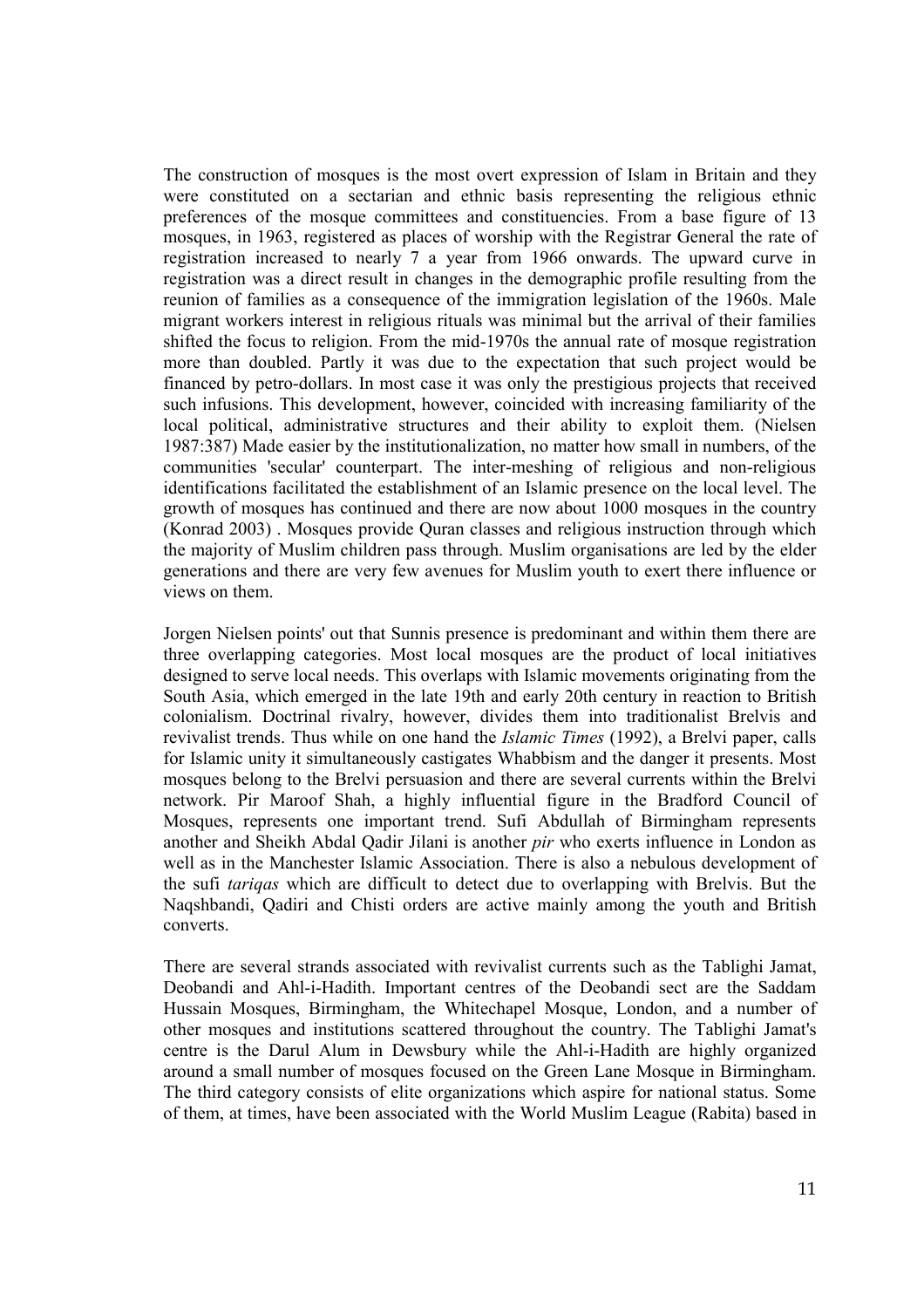Mecca. Organizations such as the UK Islamic Mission, the Islamic Foundation are part of the Jamat-i-Islami network, which originated from the Indian sub-continent. The core of the network is based on the UK Islamic Mission, which is associated with supplementary schools and community work. The different elements of the network are involved in promoting their views of Islam among the Muslim Community. The Islamic Foundation, Leicester founded in 1968 publishes Maudoodis works and Islamic literature particularly for schools. The Muslim educational Trust provides support services for Muslim education in the state system. Dawatul-Islam was formed as a separate organization for the Bangladeshi community in 1976 and works in closely with Jamat-i-Islami and Young Muslim Organization is the organizations youth wing while Muslim Women Association works on women' issues. In the Universities The Federation of Students's Islamic Societies represents the amalgamation of the various Islamic Societies and is linked to the Muslim Brotherhood of Egypt. (Nielsen 1992) Their influence, however, among students is being displaced by the emergence of Hibzi-ut-Tahrir, originating from the Middle East, and it splinter group Al Muhajiroun. These organisations are elitist in character and focus primarily middle class, professionals and university students. Their turnover is quite considerable and it appears that many Muslim students engage with these groups at some time at university but very few have a long-term engagement with them.

Moreover there are also a number of Muslim organizations of non-South Asian origin. The oldest being the Alawi sufi order among the Yemenis and Islamic education is imparted by cultural centres set up by the Yemen government. Turkish Cypriots have an ethno-cultural centres but mainland Turks have so far failed to duplicate this process. British converts have an association of British Muslims and they are also leading members of the Islamic Party which is a minor force in the Muslim community.

#### Umbrella Organisations

In opposition to these ethnic based Muslim organisations there emerged umbrella organizations which were a conscious attempt, only partially successful at best, to construct British Muslim organisations to present a common position to the authorities on the national level. The fact that these organizations were multi-ethnic in character as well as multi-denominational meant that they had to search for the lowest common denominators to forge unity. In practice the sectarian and personal rivalries which was so common among the various mosques and organizations were only partially overcome when they joined these organizations. A number of federations developed and it was common for their constituents to hold membership of several bodies. The first development was the Union of Muslim Organizations (UMO) which was established in the late 1970s. By the 1980s it was reduced to one of many organization vying to represent Muslim interests and its influence was restricted to the fringes of the main theological currents. The Council of Imams and Mosques was influential among the Brelvi currents. While the Council of Mosques had support among the revivalist currents.

The advantage that the Islamic leadership had over their 'secular' counterparts was that they were able to fill the political vacuum at the centre with the financial support they received from Middle Eastern and North African powers. The funding of the Union of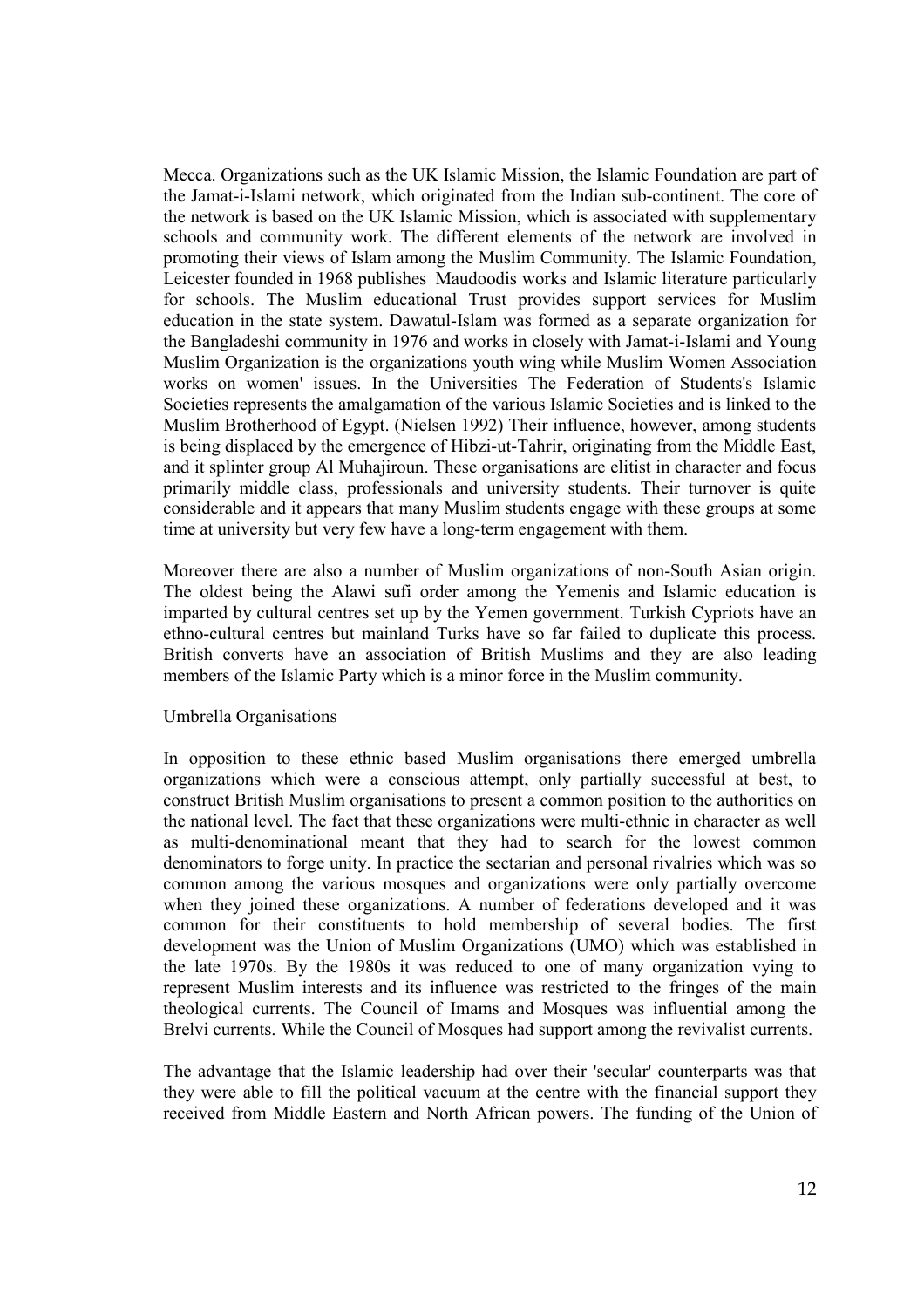Muslim Organization came from the Saudi Arabian and Iraqi government. The Imam and Mosques Council was associated with the Islamic Call Society of Libya while the defunct Council of Mosques was a pro-Saudi federation. The Saudi's intervened directly through the London office of the World Muslim League, closely associated with the Saudi government, and via the director of the Islamic Cultural Centre at Regents Park, who is a Saudi diplomat. It was financially dependent on the House of Saud and its funding was cut, resulting in its collapse, due to the financial squeeze implemented by the Saudi government in the late 1980s. The Muslim Institute also was initially funded by Saudi Arabia and then indirectly by Iran. Generally speaking their dependence on Middle Eastern resources should not be misconstrued to suggest that they are agents of foreign powers or that these countries are gaining influence among Muslims in Britain. The financial support can be best described as seed corn funding to encourage like minding thinkers. Certainly there is evidence to suggest such organizations actually mitigate the external influence and are more sensitive to their constituency than patrons. For instance Zaki Badawi of the Imam and Mosques Council is quite independent from his Libyan patronage and when the Saudi's attempted to cash in on their investment during the Gulf War many rejected their exhortations to support them instead backed the opposition to the war. Even the firebrand Kalim Siddiqui, head of the Muslim Parliament, was very pragmatic in his relationship with Iran and responsive to his internal consistencies.

British Muslim identification is a contested category which attempts to subsume the multi-ethnic features of the community but only does this, with usually partial success, thorough contestation. The Rushdie crisis resulted in greater unity than any other moment in the community's history. There was unequivocal unanimity in the opposition to *The Satanic Verses*. The UK Action Committee on Islamic Affairs (UKACIA), was a loosely structured, confederation incorporating nearly all the various currents, the only exceptions being the Imam and Mosques Council and the Muslim Institute. It was also the first time such umbrella organizations established a presence on the ground. There are several reason accounting for this success. The most significant factor was that the issue drew in sociological Muslims in to the fray. On one hand Islamic identity became the metaphor and idiom for social discontent particulary among the youth of Bradford and elsewhere. The intermeshing of identification resulted in the reimagining to take place which drew in 'secular' leadership. There are cases of councillors who openly professed socialist ideology yet become passionate campaigners against Rushdie. The Rushdie controversy was a watershed in that this was the first time that Muslim youth became involved in a Muslim campaign which also had a popular nature to it. The anti-war movements against the two Gulf Wars drew on the politicisation of youth that had taken place during *The Satanic Verses*.

The UKACIA unlike the other organisations was a confederation consisting of national and local bodies such as UMO and the Islamic Foundation or Associations of Schools, Islamia Schools Trust etc. The problem for UKACIA was that many of its members had their own aspirations to represent Muslims on the national stage. Ironically the convenor Iqbal Sacranie, the most active spokesman of the UKACIA was a member of UMO. Moreover the UKACIA lacks any formal constitution or structure and this was done to avoid leadership rivalry at a time when unity was of an essence. Another point of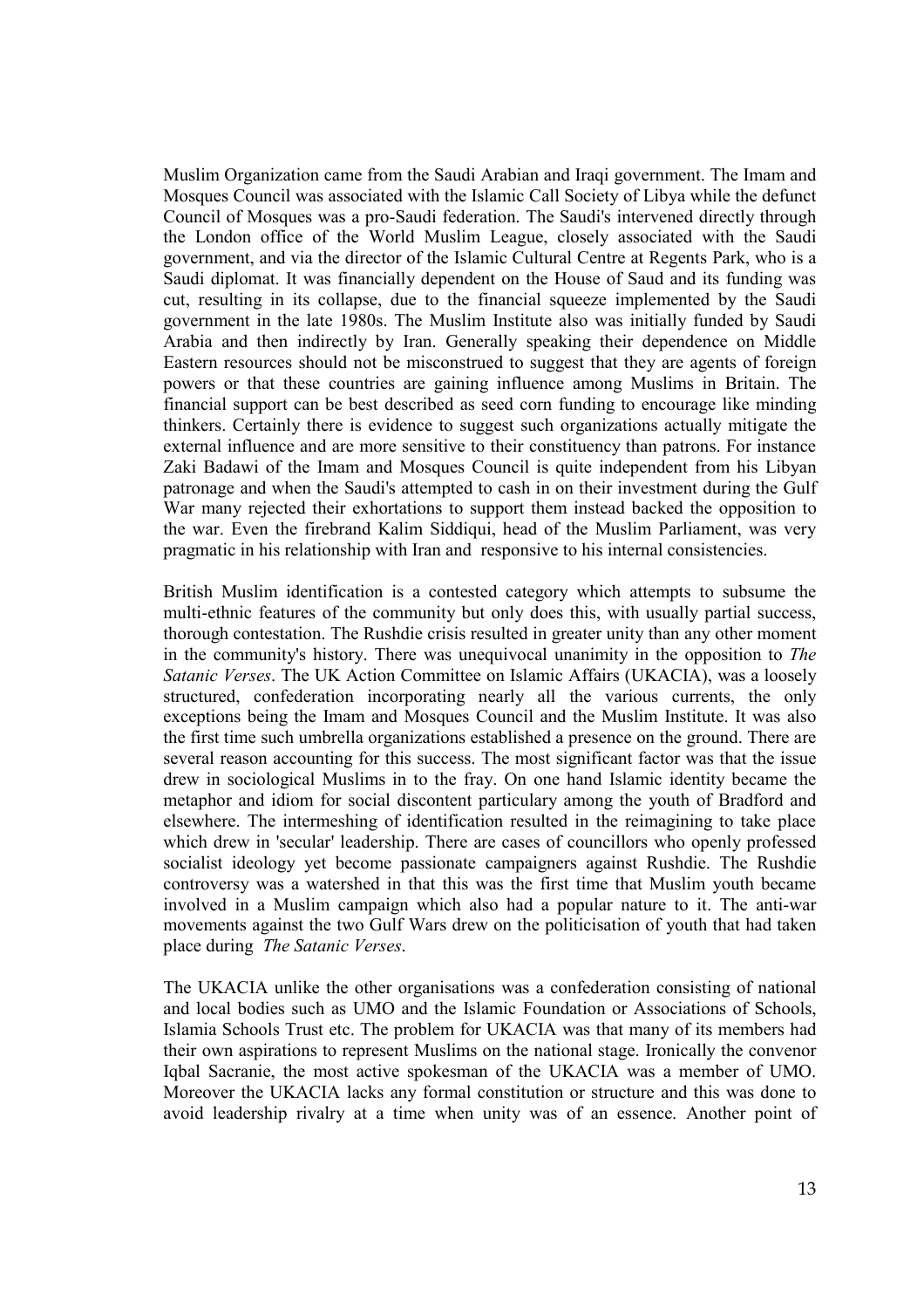difference was that it is made up of local mosque associations and national organizations and not individual mosques. It appears that taking the lead from the Bradford Council of Mosques, similar associations were formed representing individual mosques and associations.

The UKACIA was a significant event in that it laid the ground for the emergence of the Muslim Council of Britain (MCB). Iqbal Sacranie who led the UKACIA became the secretary general of the MCB. It received encouragement from the Labour government led by Tony Blair the leadership who were keen to have an organisation of the Muslim community, which could liaise with the authorities and negotiate on behalf of the Muslim community. This process was assisted by the expansion of 'secular' politicians of Muslim origins that represented for Labour important constituencies that had significant Muslim populations. There are at least three Muslim Peers in the House of Lords, 5 Mps, 1 MEP and 217 councillors (Pedziwiatr 2003).

MCB like it forerunner UKACIA is confederation which was inaugurated - after 3 years of wide-ranging consultation - on November 23 1997 at the Brent Town Hall in Wembley by representatives of more than 250 Muslim organisations from all parts of Britain including Northern Ireland. However unlike the UKACIA MCB's approach to dealing with civic affairs is one of participation, not agitation. The MCB strives to deal with problems and influence policies and outcomes through principled and effective participation, in conformity with Islamic norms and standards. Among its aims are inter alia: to promote cooperation, consensus and unity on Muslim affairs in the UK, to encourage and strengthen all existing efforts being made for the benefit of the Muslim community, to work for a more enlightened appreciation of Islam and Muslims in the wider society, to establish a position for the Muslim community within British society that is fair and based on due rights, to work for the eradication of disadvantages and forms of discrimination faced by Muslims and to foster better community relations and work for the good of society as a whole. Over the last years the organisation has strengthened and it is now considered one of the most representative organisations in the country. There are currently about 350 institutions affiliated to it including mosques, education and charitable institutions, women and youth organisations and professional bodies, both national and regional. The composition of the membership is ethnically mixed. The organisation is opposed to labels such as 'ethnic minority' clearly favouring religious identification (Pedziwiatr 2003). However Pakistani leaders have complained that it is the largest Muslim community in the country but has only one representative on the governing council.

The retreat by UKACIA's successor the MCB from agitational politics provided the opportunity for the Muslim Association of Britain to step into the breach. The Muslim Association of Britain (MAB) was set up in 1997 by a group of Arab Muslims who felt largely left out in the country where Islam is dominated by people of South Asian origin. The MAB was 'established as an institution that attempts to fill in the gap in terms of Islamic *dawah* work in Britain where the call for a comprehensive Islam that encompasses all aspects of life is lacking. MAB tries to implement this through wisdom and good preaching'. To Make Muslims aware of their duties towards the society, within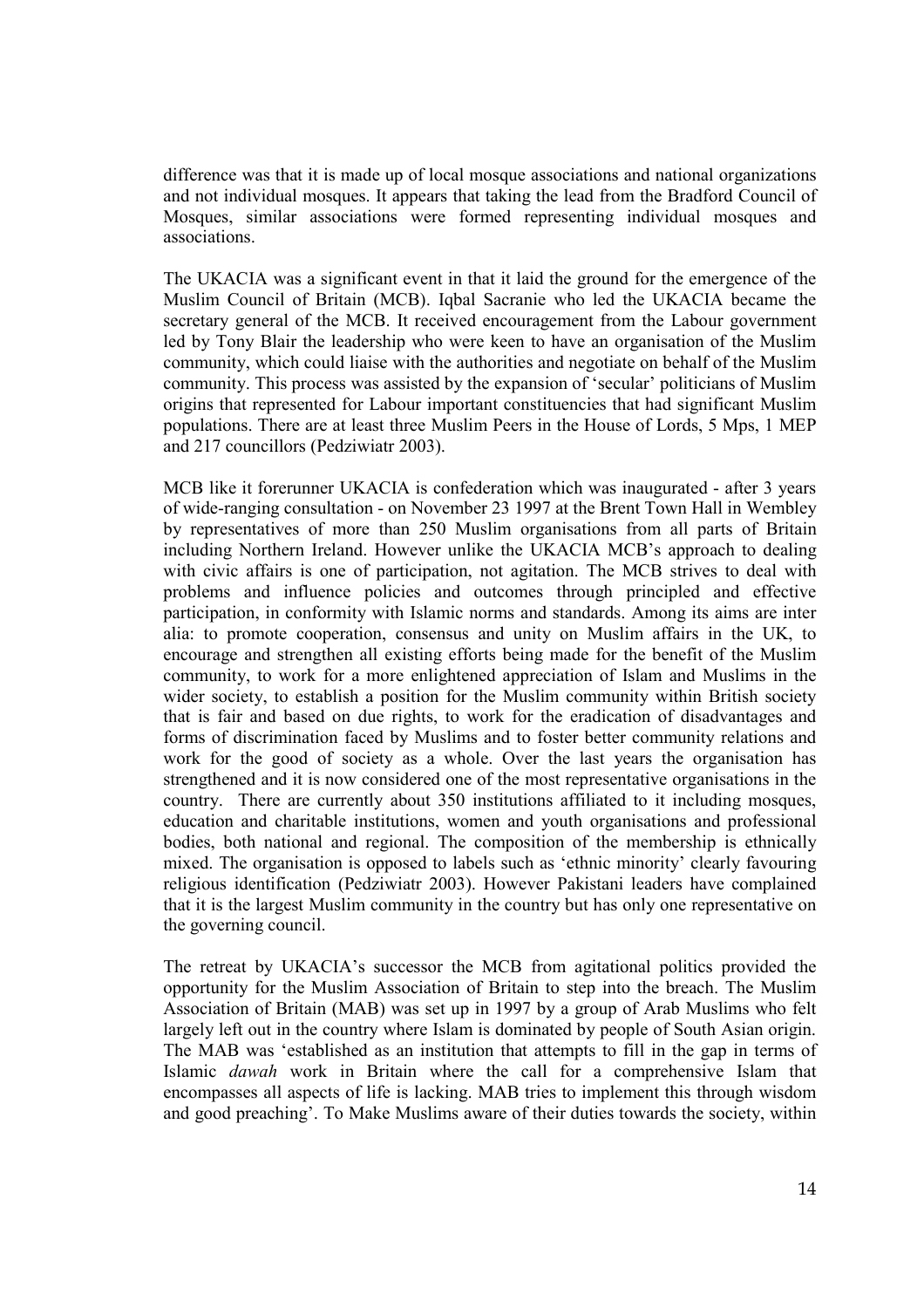which they are living, to promote an active role for the Muslim community in helping to solve the different problems of this society (like crime, drugs, unemployment, families' disintegration, etc.). The organisation which has about 1000 members co-organised demonstrations with the Stop the War coalition which in February 2003 culminated in a 2,000,000 people protesting against the war in London. The significance of this was that substantial numbers of Muslim youth were involved in the demonstrations and protests in opposition to the MCB which attempted to play a behind the scene role in lobbying the government to modify its position on Iraq. Anas Osama Altikriti, an executive Board Member in charge of Media and Public Relations is one of its most active members and is a candidate of the Respect, led by anti-war politician George Galloway, which is contesting local and European elections.

#### Islam Generation

The involvement of Muslim youth in *The Satanic Verses* agitation and anti-war movements in opposition to the two Gulf Wars raised the question, for outside observers, of whether the youth are showing explicit slogan of religiosity and moving towards 'fundamentalism' or the increasing influence of various Islamic organisation on them. Paradoxically the concern among the Muslim leadership is the opposite and their concern is that the young are becoming too westernised. This section explores development among the youth through the perspective of these two apparently contradictory perspectives. For the latter position there is an intellectual basis for this argument and this positions coincides with the modernization thesis in western social science that 'assimilation of cultural and religious identities into a national society was a necessary precondition for soci-economic and political development. .... it was assumed, modernity had eroded communal identities in favour of citizenship and loyalty to the state'. Glavanis challenges social sciences to 'rethink the long-standing theoretical and conceptual models regarding the relationship between the "new" ethnic (religious) identities and citizenship/nationhood. (Glavanis, 1999). He adopts Hall's argument that a new politics of representation has emerged which has to do with diasporic experiences ' and the consequences which this has for the process of unsettling, recombination, hybridisation and cut-and-mix' (Hall 1992). The strength of this approach Eade (1996) argues is that Hall's sensitivity to post-structuralist themes allows for the examination of new modes of representation which anthropologist have paid little attention to date. Gilroy used this argument of hybrid identification as way of levering open space for a secular and radical politics. Several writers have challenge this assumption that new ethnicities are natural allies of the left. Both Van der Veer and Samad have argued that Muslim identification is not necessarily 'fundamentalist' and that Muslim in the diaspora religious ideas are hybrid and syncretic as that of cosmopolitan, secular intellectuals. Claire Alexander (2000) develops this argument further by introducing the concept gender, in her case specifically masculinity, in trying to understand new forms of representation among Bangladeshi youth. It is using this framework of masculinity that hybrid identification among the young is examined. In the case of young men we look at the way Pakistani/Bangladeshi notion of masculinity are reworked in the local urban context and for young women reimagining of identification becomes a context within which alternative strategies are used to lever open space.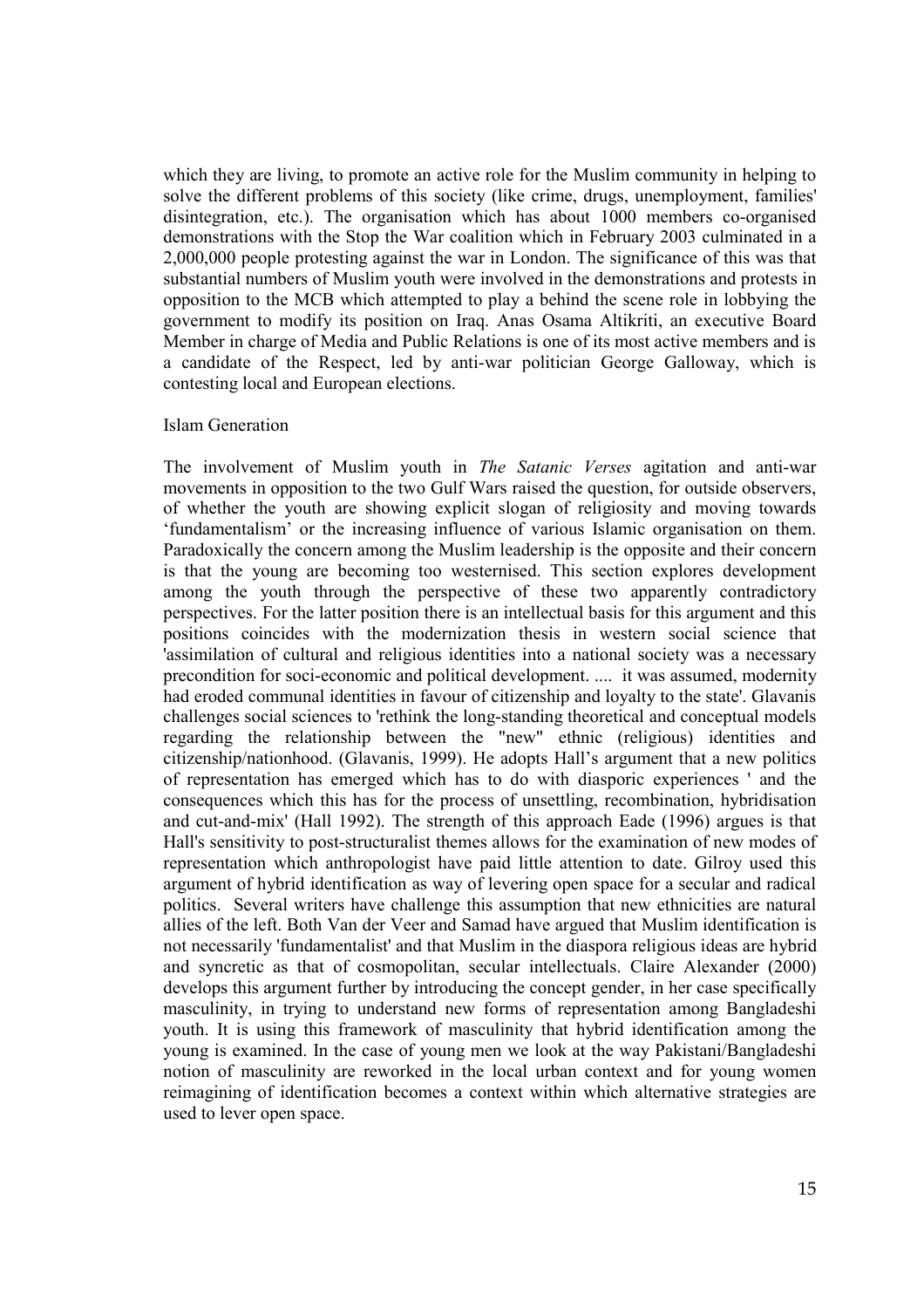Generation is an ambiguous and ambivalent category. Community opinion, however, does vary over age range and hence community understanding on issues such as forced marriage does vary. As for the category of youth, in spite of the ambivalence over its definition, it is accepted that the period referred to as `youth' is extended by schooling and unemployment. Youths are active agents and not just victims. Amit-Talai and Wulff argue that young people negotiate cultural processes – they do not simply react to them (1995). Yet, as much as young people try to negotiate generational differences, there is a countervailing pull where adults try to re-enculturate them Therefore, spaces that are levered open are being closed, successfully and unsuccessfully, in a process that makes explicit hierarchy and claims to leadership. Introducing the variable of generation indicates that it is incorrect to assume that ethnicity produces a consistent and single opinion on any issue. This is especially true concerning such contentious issues as riots, anti-war mobilisations and forced marriages, which specifically have a disproportionate effect or concern for the younger generations.

Muslim youth have bifurcated into two trends one epitomised by middle class, educated Indians who integrated successfully into the multicultural discourse in Britain and the other represented by the majority of Pakistani/Bangladeshis who are working-class, and have lower educational attainment and are stereotyped as rioters and fundamentalists. The later are influenced by two discourses, social exclusion and racism that intersect to produce the context that the Muslim working class communities are located in, and are external inputs that fuel social change among the young. First is the discourse of social exclusion, which impinges on the lives of the majority of the community. The working class characteristics of Muslim communities mean that social ills associated with deindustrialisation have had a profound impact. Indices of social stress such unemployment – in particular youth unemployment, health problems for the long-term unemployed, inadequate housing – both overcrowding and poor quality, low educational achievement and rising crime and drug abuse are an all too familiar pattern which can be found among the white working class located on housing estates in Britain and Europe. Like the white working class, Muslim youths are becoming a disarticulated, fractionalised and marginalised social formation, but so far are held back from going too far down that road by strong family and community ties. The boundary of social exclusion has a profound destabilising effect on any community, and this disruptive input is compounded by the other discourse of exclusion based on race. The latter exaggerates the class disadvantages that these groups face.

#### Religion and Culture

Differences emerge between elder and younger generation on the significance of culture and religion. This divergence between culture and region in the younger generation can be attributed to interplay of British education, on the cultural and nationalist heritage of Pakistanis and Bangladeshis and the variations in heritage means that the resultant product of this synergy differs between the two groups. Islam is central to Pakistani nationalism and throughout the 1980s and 1990s the state played a major role in the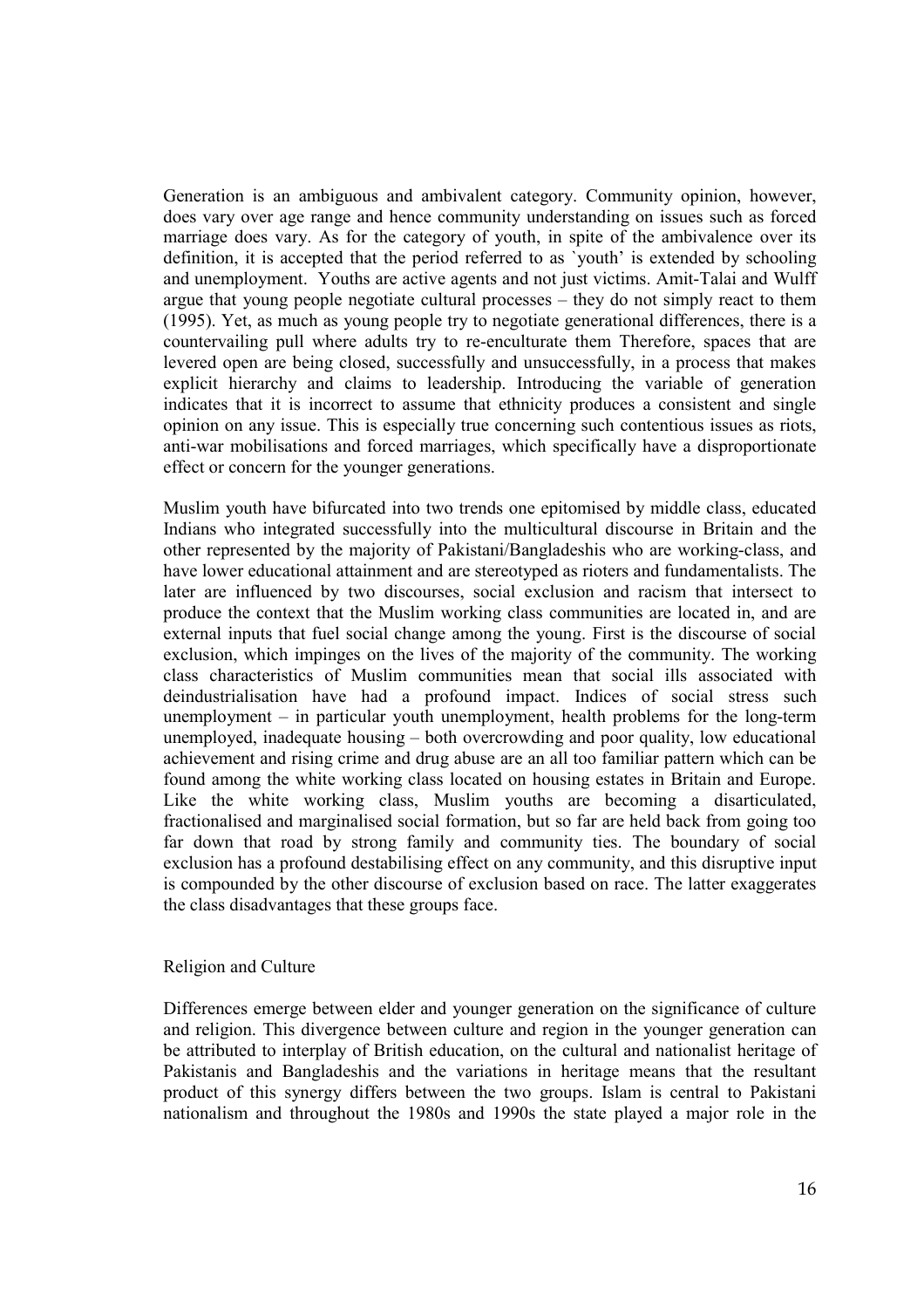reassertion of a particular Islamic identification. Muslim Punjabis read and write in Urdu but traditions and cultural practises are transmitted orally in various Punjabi dialects. In the diaspora linguistic identification becomes weak. Urdu is made available by some local authorities but it is not the mother tongue of most British Pakistanis. Among Bangladeshis, linguistic nationalism is the primary feature of national identification. This nationalism emerged during the 1950s when the region was a part of Pakistan in opposition to the Islamic nationalism propounded by the Pakistani state. Bangla is a written language and is taught in mother tongue classes supported in the United Kingdom by some local authorities. Among the elder generation of both Mirpuris and Sylhetis illiteracy is high, making cultural transmission from one generation to another problematic.

The process of schooling in the United Kingdom has resulted in different worldviews, as well as a nurturing of critical and rational thinking among young Pakistanis and Bangladeshis. The vehicle for this transformation is the linguistic change that has taken place. Modood (1997) and Afshar (1989) confirm this and younger generation are experiencing language loss. While older generations speak in Urdu, Bangla or regional dialects such as Mirpuri or Sylheti, the younger generation consumes and produces media primarily in the English language (Samad 1999). Young people do use South Asian languages and paradoxically use it as a symbol of ethnic solidarity (Saifullah Khan 1982) but they are considerably less proficient in these languages than in English. This linguistic gap is reinforced by the fact that the majority of the youth, those born or raised here, can read and write only in English while their parents, if literate, mainly use Urdu or standard Bangla. This is far more the case for Pakistani youth than their Bangladeshi peers as Punjabi is not a written language. The oral traditions, customs and religious practices are, at best, only partially transmitted and this produces difference between generations in Islamic understanding and identity. The rational worldview, cultivated by education, is complemented by the rational character of modernist interpretations of Islam, which is written in English. This literature is accessed through religious studies at school and religious activists and is freely available in certain bookshops and supermarkets. The move away from oral traditions as the prime source of religious information means that customs and rituals, regulating the lives of the elder generations, do not get effectively transferred.

Complementing this development is the greater emphasis on Islam rather than regional (Mirpuri or Sylheti) identities among many members of the younger generation. As South Asian linguistic skills are lost, identification with Pakistan or Bangladesh - countries that young people may only briefly visit - becomes less significant and Muslim, as an identity, becomes more important. However, it must be emphasised that this process is more pronounced among the Pakistanis than Bangladeshis due to their divergent heritage. The emergence of Muslim identification is not related to an increase in religiosity or to the rise of 'Islamic fundamentalism' but becomes prominent, paradoxically, as people become British. It is, however, suggested that middle class youth, because they retain greater linguistic skills and have better familiarity with Pakistan and Bangladesh due to greater opportunity of travel, have a stronger association with South Asian identifications (Samad 1999).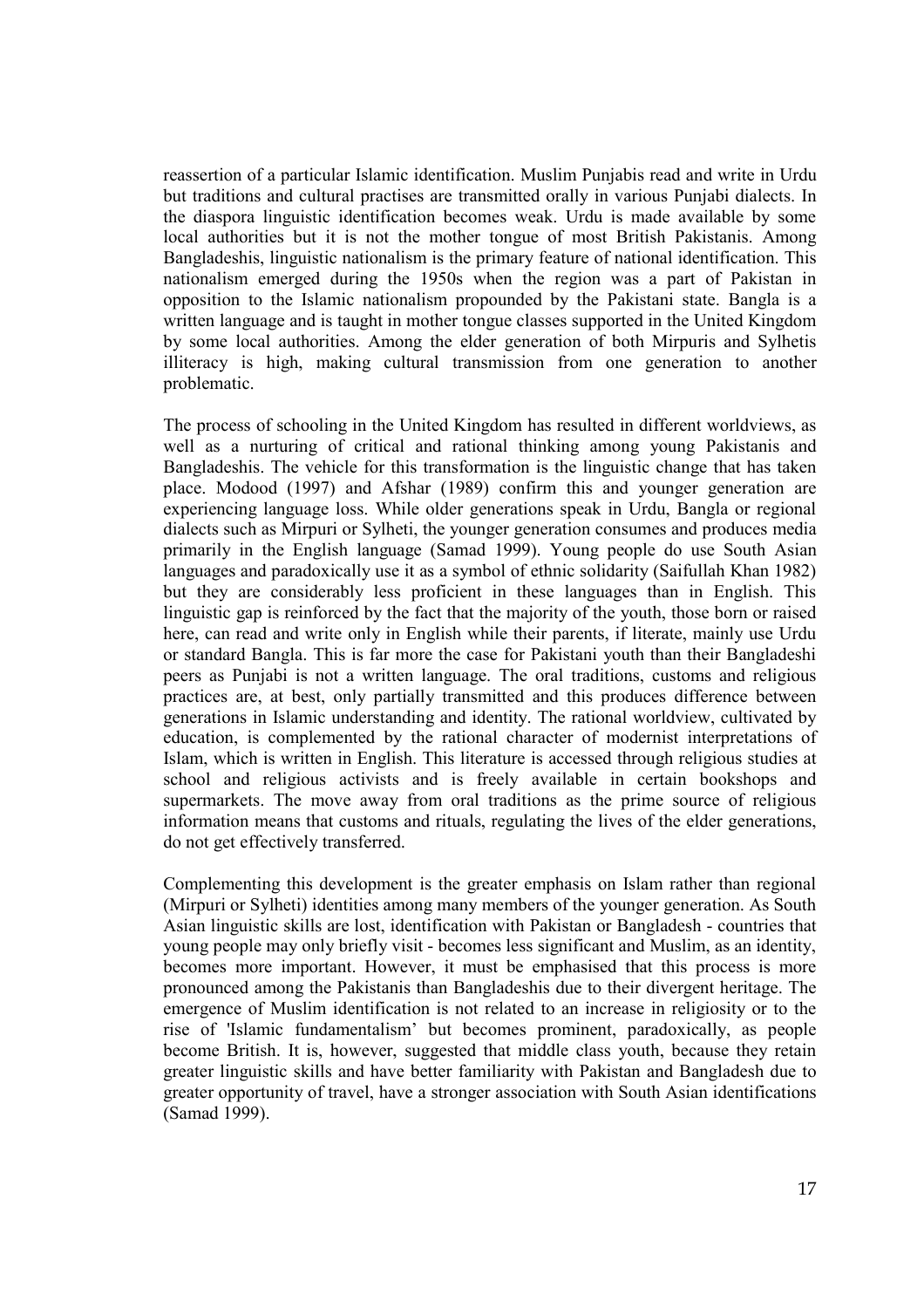The other major impact on young people is education, because of this and the fact they are brought up here, being British is not simply about citizenship, as it is for their older generations, it is part of the cultural make. Many of the youth, particularly the young men, are interacting with popular culture, rap artist such as Fun^Da^Mental and Lala Man, some of their members are or were from Bradford, are examples of how they are integrating in main stream developments. Paradoxically members of Fun^Da^Mental declare that they are militant Muslims influenced by black nationalism and anti-racism. Other aspects of the popular culture are through dress, use of sub-culture idiom, obsession with cars etc.

Music that is inextricably part of popular culture and yet exhibit their Islamic identification. What this shows is that there are no mutually exclusive categories of popular culture, Muslim, women but rather overlapping and intertwining positions that eclectically select parts to create a hybridisation of identification (Sharma, Hutnyk and Sharma 1996: 52) Identifications are not discrete and mutually exclusive categories but are but overlap and this creates new forms of identification. Locality is another factor, which separates the younger generation from their elders. While the older generation accept that they are perceived to be from Yorkshire/East End through residence, the youth have broad Yorkshire/East End accents, irrespective of whether they are speaking in English or Urdu/Bangla. However, there is a great limitation to subscribing to local identifications as this the territory that is being increasingly occupied by the far right. There is also a major caveat to the argument suggesting the integration of Pakistani/Bangladeshi youth in to British society as Muslims. This drift is slowed down by the trickle of trans-continental marriage, which takes place every year. This continuing top up of locality of origin counteracts the tendency for the youth to identify themselves as Muslim (Samad and Eade 2001).

Here we are looking at the majority of young men, from the working class, who are negotiating space for generation debates within a framework broadly defined by the elder generations of the Pakistani/Bangladeshi community. It is about creating space from within. Research evidence suggested strongly that there was a conflation of rural Pakistani/Bangladeshi masculinity with English working class masculinity. This is more pronounced among those living in the north, which is more conservative than the working class behaviour in the south of England (Ali, 1992). A major characteristics of young men was how they adopting the behaviours and norms of the white working class. They spend a lot of their time 'hanging out' on the streets, this partly due to overcrowding and they participate in various aspects associated with popular culture and are as quick to use violence as their white counterparts. Unlike their elder generation Pakistani young men not only believe but also feel that they are British and are not prepared to take the abuse or be subject to violence in the meek manner that their elders were prepared to accept because they felt they were interloper who did not belong. When compounded by the frustration as a result of social and racial exclusion we have as one observer commented 'angry, arrogant young men' with no idea why they are angry. In this context there is a overlapping of being 'hard' and 'izzat' as both are related to notions of masculinity. The propensity to violence becomes inherent in this situation and in areas of high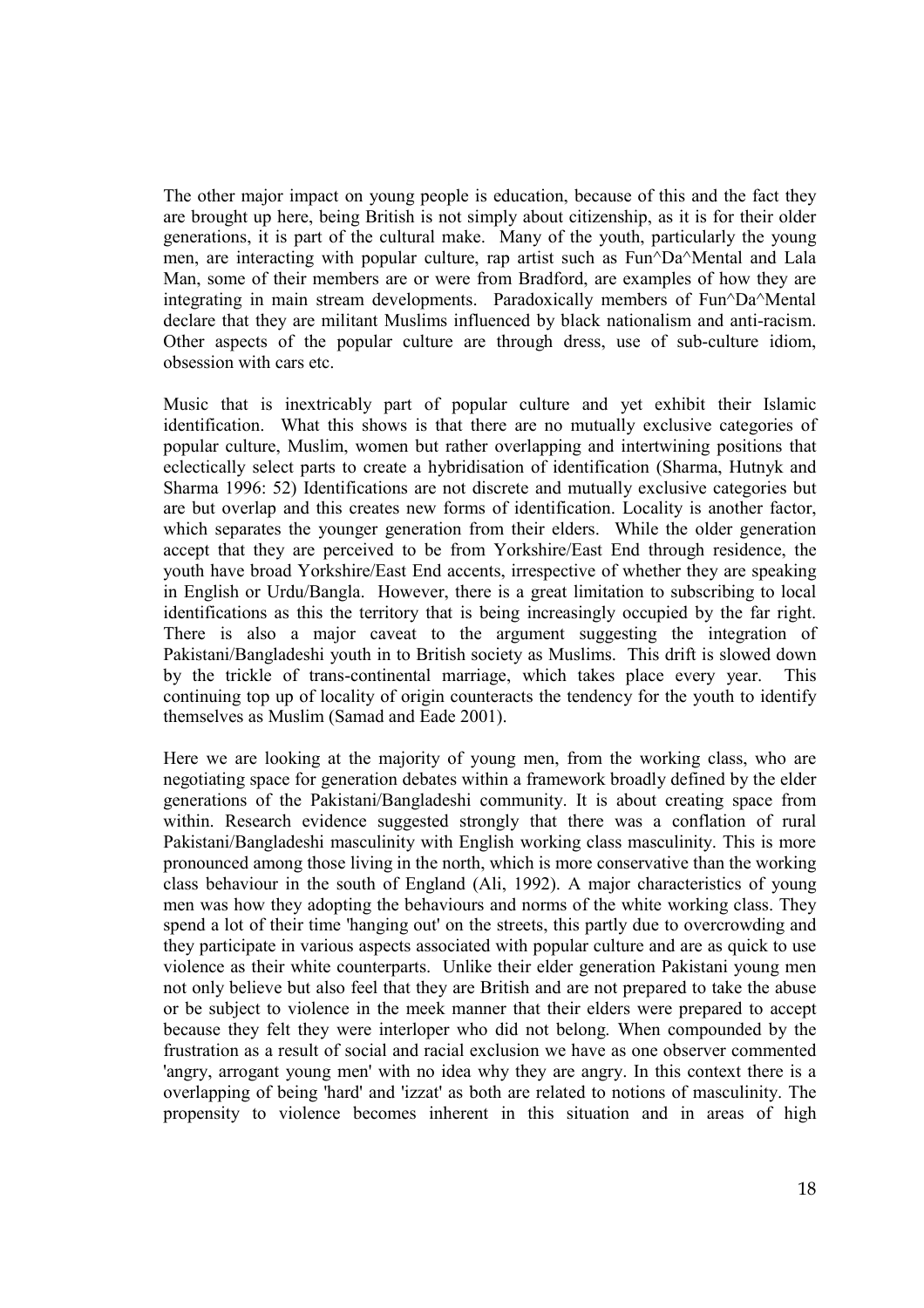concentration such as Manningham/Burnley violence against white residents is rising and cause for concern. As we outlined earlier that Muslim identification has become prominent due to the linguistic shift-taking place it becomes understandable why young men have a propensity to use Islamic symbols and metaphors justify their rebellious nature. Many associated with various groups such as Ahle-e-Hadith, Tablighi Jamat, Jamat-i-Islami or Hibzi-ut-Tahrir with out showing signs of religiosity. In some cases young men were far from a paragon of virtue, have so little knowledge of Islam that they did not know who or what were Shias, have criminal antecedents but yet identifying with a religious organisation. Rebellious young men would either associate with a group because of the shock values or out of territorial loyalty. Only middle class or educated men were the main areas of potential recruits to these organisations. So working class men would claim to be associated with Hibzi-ut-Tahrir or daub wall with slogans such as 'Hamas Rules OK' because they know only that it is the most militant of the various organisations and had greater shock value. Similarly it was also apparent in the mobilizations against the *Satanic Verses* and the Gulf Wars that the youth were pushing the first generation leadership not to back down and compromise (Samad 1996, 1997).

Clearly the use of religious symbols and metaphors has entered the repertoire of young men who are using it express their anger in the name of community, which now is also being combined with notions of territoriality. This behaviour is similar trait found among equivalent groups among the white communities and is not surprising if large numbers of young men have now where to go except hang around on streets in small groups. In this process these young men stake out territorial claims vis a vis each other. The same argument of defending the community but in practise the articulation of territorial control was at the heart of the Oldham, Burnley and Bradford riots. Rival Muslim groups suppressed their differences and resisted attacks by White youth who were inspired by the far right British National Party. In Burnley (likewise in Oldham but with Pakistani youth) over 200 Bangladeshi and White youth armed with brick and hammers clashed in the town and petrol bombs were thrown at pubs, shops were looted and several cars burnt. It should be noted that when the police intervened the Muslim and White youth disengaged and them reformed to battle with the police. Bradford the violence in 2001 was slightly different as it was clash mainly between the Pakistani youth and the police. The rumour that the BNP were going to demonstrate and launch violent attacks in the town was the trigger that led to the mobilisation of young men and through inappropriate police response triggered of clashes between the youth and the police. In all the three cases the frustration and anger of the youth boiled over and they bypassed the elder leadership and took matters into their own hands. The clear difference that emerges between Muslim youth and their white counter parts is that while both present fractured and disarticulated politics of marginality the Pakistani/Bangladeshi youth have still some notion of community mobilise around.

The young women's agenda was not the same as their starting point was quite different. While the majority of working class young men from Mirpuri/Sylheti background accepted explicitly the patriarchal structures young women, from similar background, main concern was how they could challenge this from within. The question for them was how could they contest patriarchal norms, introduce notions of gender equality and create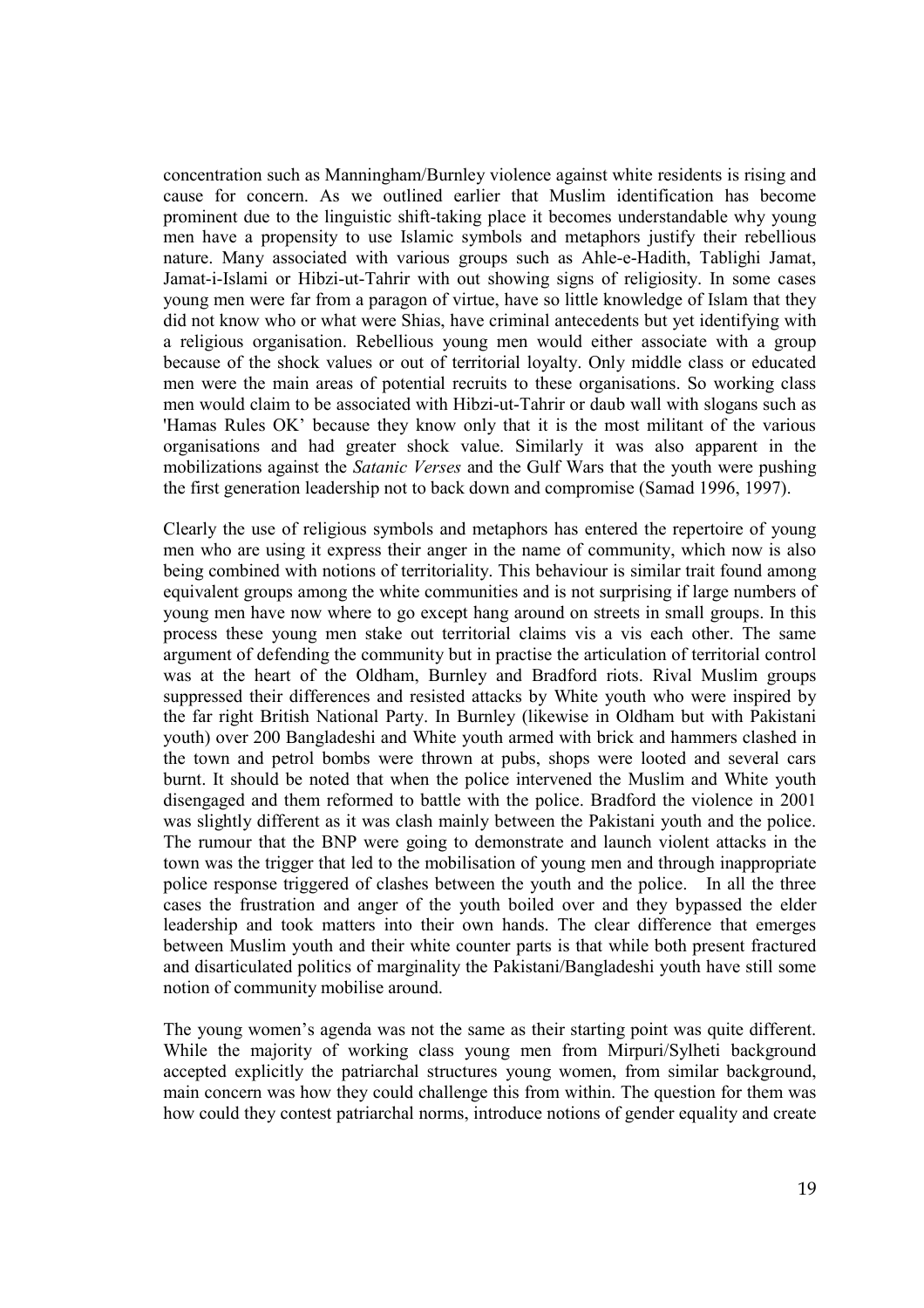space to make their own decisions concerning dress, codes, education and marriage. For them scriptural Islam becomes emancipatory form customary practices. They were aware for instance in the case of marriage that young women were eloping, with their boyfriends, but were concerned that such act would lead to exclusion form the family which would be even more threatening if things didn't work out. Young women didn't want to burn bridges and end up isolated in society that they were alienated from. This major concern redirects the energies of many into trying to find alternative strategies for levering open space for gender and generational debates. The way they are doing this is to use textual Islam, which is relatively more liberal than oral traditions and customs. This did not necessary mean that the young women became more religious, even some became pious but it was part of strategy for generational social change. The linguistic shift that is taking place means that they are accessing Islamic texts in English and critically evaluating customary practises in light of the texts. A major concern was the conservatism of traditional practises, which was challenged by using feminist arguments within an Islamic framework that allowed concepts of patriarchy and sisterhood to be deployed. Textual Islam treats women on an equal basis and gave them respect as long as they conformed to the religious injunctions concerned with modest. Traditional customary practices were thus challenged such as caste/family traditions, and differential treatment between boys and girls. As one respondent put it my parents indoctrinated me with notions of caste and now I have get it out of my head. They also complained of the preferential treatment of young men and how the elder generation interpreted Islam in a manner, which degraded the position of women. This led young women to distrust religious leader who simply perpetuate customary practises that denigrate women and are not based on Islamic principles.

Marriage was a major concern for young women. . By resorting to textual Islam they can argue that a women has the right to marry who she wants and cannot be forced in to a marriage Arranged marriages were first differentiated from forced marriages and their was a general recognition and acceptance that biraderi, caste, family and tribe were factors that need to be considered. Most of the respondents wanted to marry some one from a similar background, so that there would not be any incompatibility in terms of customs, but wanted a clear say in the matter. There was a minority was ready to contravene conventional approaches to marriage. Some would rail against the notion that there should be caste compatibility in the marriage and were ready to challenge the norms. Other would say that they had no choice and that some had already been selected for them The majority, however, were not prepared to be alienated for their parents for the sake of a 'love-marriage' what they wanted was to choose and their parents to approve.

Dress and education were the other issues that women used Islamic texts to persuade their parents to change from their customary practises. Many were under familial pressure to wear the *shalwar kameez/sari;* this was ascribed to patriarchal domination, which was rationalised by the religious leaders. The women complained how the *maulvis* would pontificate about what women could wear or not and what they could do. However they failed to criticise men for misbehaving, having sexual liaisons, drinking or dressing immodestly. The women countered by stating that Islamic injunctions only required them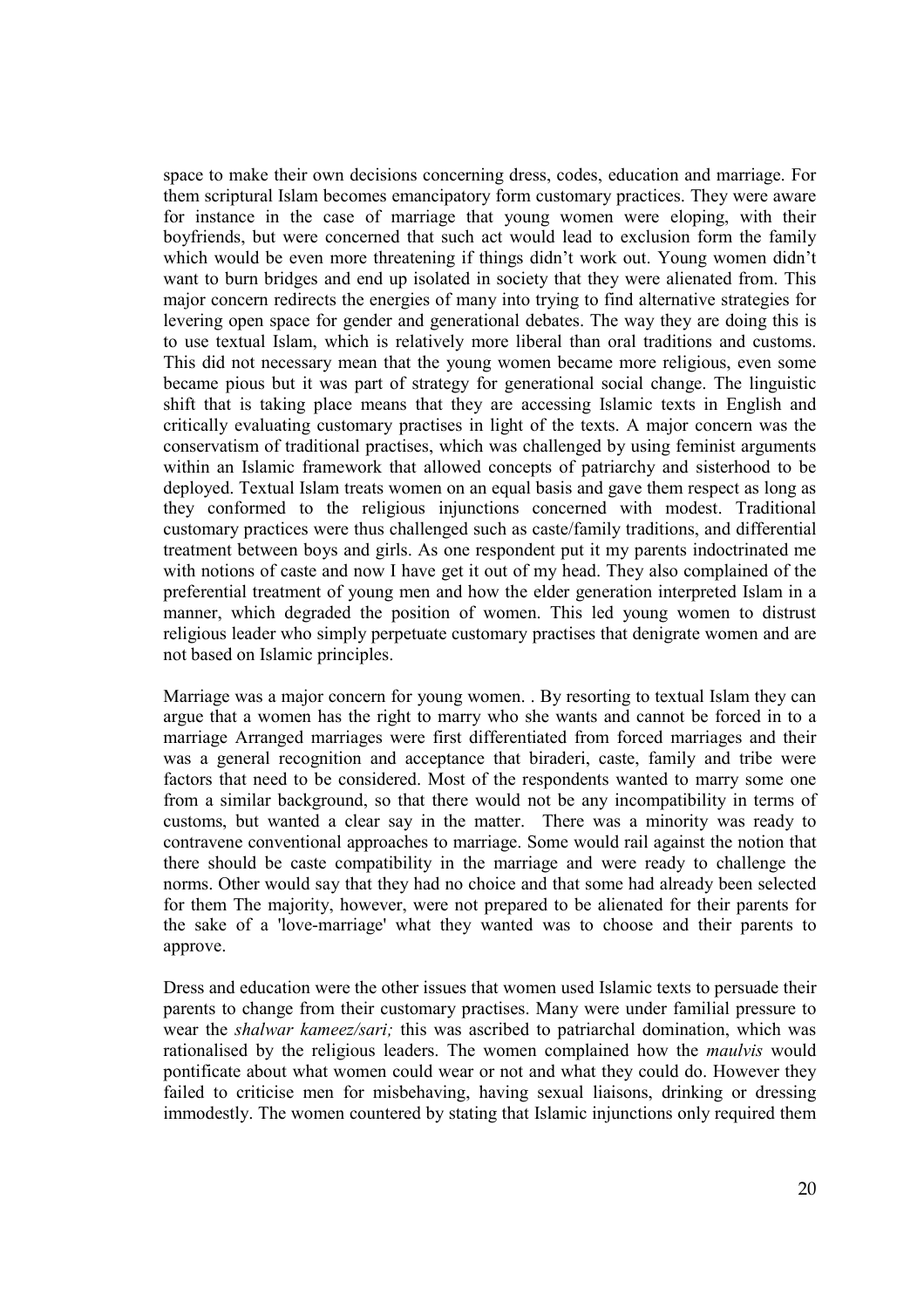to dress modestly and as long as they conformed thy could wear anything. Thus young women would alternate between the traditional *shalwar kameez/sari* and a long skirt or trouser and those who were more pious would add a headscarf to their sartorial attire. Education was also a major issue with a minority of parents not prepared to continue their daughters education after sixteen or allow them on to higher education in particular going to university and wanted to marry them off. Young women were able to persuade their parents, by using Islamic injunction that privileged the search for knowledge and this was legitimate even in a mixed-sex environment as along as they dressed and behaved modestly. This allowed them to delayed getting married until at least they finished their education. Other parents felt that going to work was not appropriate and again they would be persuaded because there is nothing in the Quran, which prevents them from working.

As we can see young women resort to feminist argument within an Islamic framework to lever open space for gender and generational debate. The majority of young women have no contact with Islamist organisations they few that do are usually students or graduates. The Islamic organisation which are relatively more liberal on women's issue such as the Young Muslims, the youth wing of Jamat-I-Islamic, for these reasons attract women supporters in greater numbers than organisations that are more conservative on these issues. Misogynist interpretations that are prevalent in organizations such as Hizbi-ut-Tahrir results in very few women being involved with them. The scope for this as Ashgar Engineer argues is limited. The authoritarian nature of many these interpretations mean that their limited mileage in this debate which has only relevance because of the even more androcentric and restrictive customary practises among Pakistanis of a rural origin (Engineer 1996).

### Conclusion

 Muslim population in Britain is a diverse population made up of a number of ethnicities and the White population. Only recently with the 2001 Census is it possible to make an accurate assessment of the aggregate population of Muslims or estimate the number in terms of ethnic groups. South Asians are the largest Muslim minorities and Pakistanis are clearly the largest Muslim groups in the country. London has the largest concentration of Muslims but substantial numbers are found in the West Midlands, the North West and West Yorkshire. One common factor is that Muslims are very young populations that are rapidly growing. Indians are probably the most mature population and Bangladeshis and Africans have the largest number of young people. In terms of educational attainment and employment prospective there is a clear diverge that Indians are middle class and more likely to be university educated professional while Pakistanis and Bangladeshis are primarily working-class and employed in semi and unskilled work. Consequently unemployment is considerably higher among the later than the former and more pronounced among all young Muslims in general

Muslim organisations started off as primarily as mosques organised on ethnic and sectarian lines representing country of origins of the Mosque committees and one important function they served was to provide religious instructions to the Muslim youth. The leadership of these mosques and of umbrella organisations was primarily by elder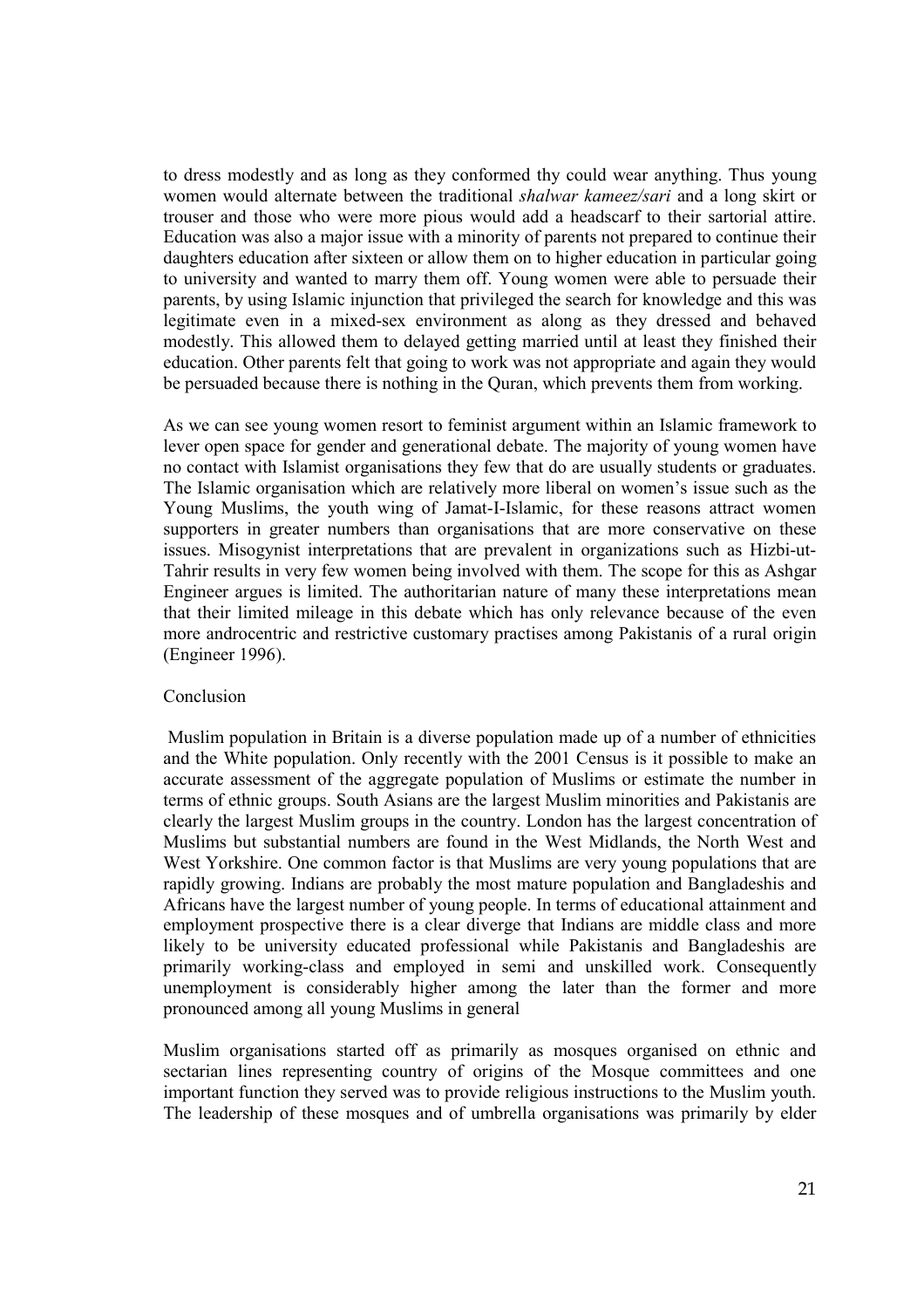males. Umbrella organisation depart in one important feature from mosques in that they are not ethnic based and attempt to elaborate and valorise a British Muslim identity. Muslim youth became involved in extra-parliamentary activities that was conducted by some of these organisations and the first evidence of Muslim youth becoming involved in mass Islamic politics was with the Rushdie controversy and later with the protest against the two Gulf Wars. Up to this point Muslim youth active engagement with Islamic organisations was minimal.

The involvement of Muslim youth in mass mobilisations cannot necessarily be attributed to either the increasing influence of Islamic organisations or increasing religiosity occurring among the youth. There is congruence between the emergence of British Muslim organisation on one hand and generational shift in identity among the Muslim youth. The slide from ethnic identity where Islam is implicit to Muslim identity where ethnicity becomes implicit is linked to loss of proficiency in ethnic languages and the assertion that they are primarily British. Umbrella organisation's efforts to create British Muslim identity on the national level resonates with identity shifts taking place on the personal level. However there is no evidence to suggest that working class Muslims are more religious or more familiar about Islam than their parents. There is an interaction with popular white working class culture, which is modified to conform and become acceptable to the Muslim community. There are gender difference and masculinity is an issue and violence is not unusual as in their white counterpart but while Muslims still retains some notions of community which is used to rationale rioting either against White gangs or the police, White modes of violence tends to be individualistic. Young Muslim women embrace textual interpretations of Islam as emancipatory ideology to disengage with cultural practise that their families conform with. Freedom of dress, marriage, partner, education and work are the main areas that Islamic text read in English are used to challenge family practise form their parents country of origin. Young working class Muslims are rapidly becoming British and demonstrating characteristics that are very similar to the White working class.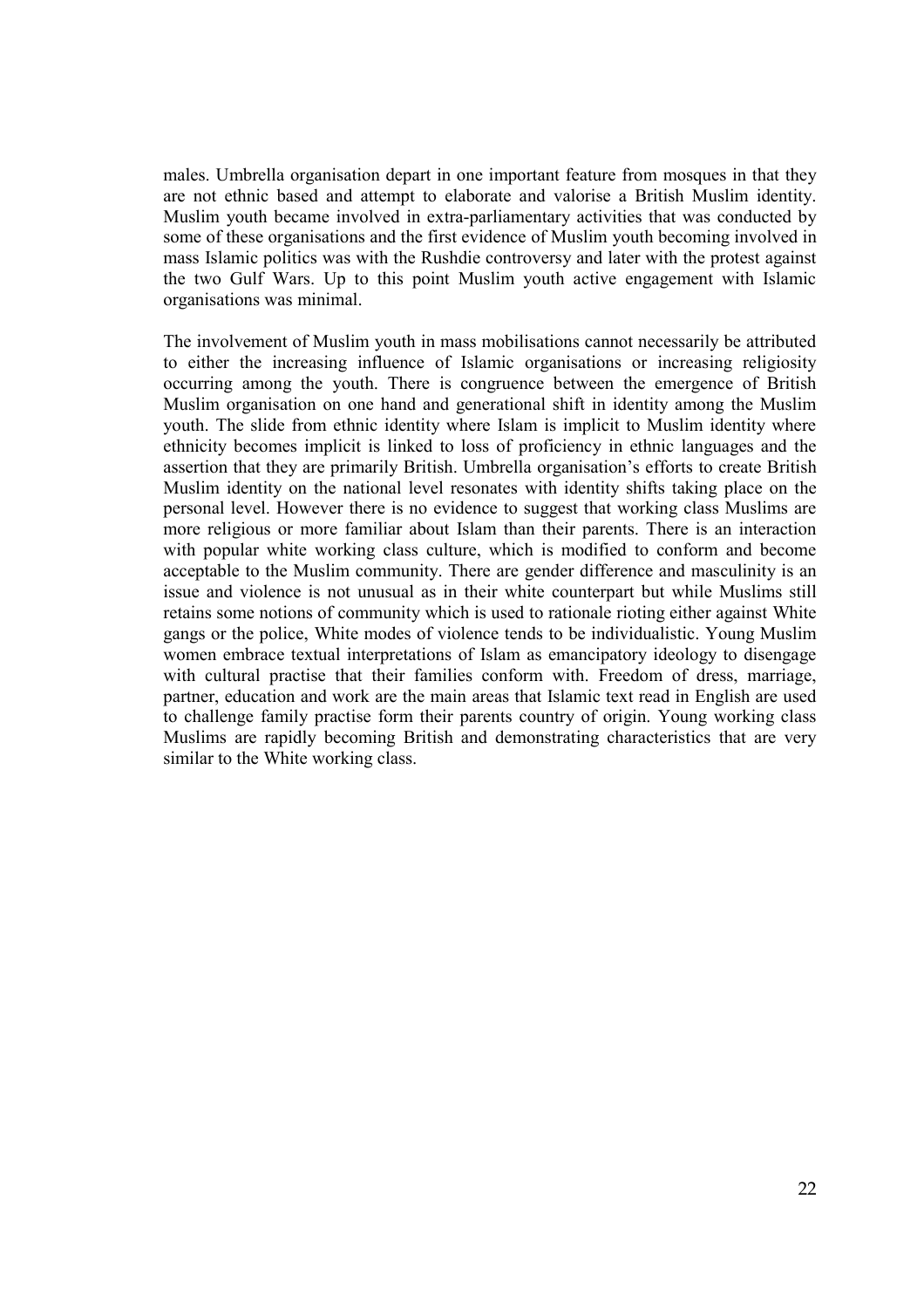### References

Afshar, H. (1989) 'Gender roles and the 'moral economy of kin' among Pakistani women in West Yorkshire', *New Community*, Vol.15 No.2.

Alexander, C. (1998*)* Re-imagining the Muslim Community 'Special Issue on Muslims in Europe', *Innovation: European Journal of Social Science,* 10(4).

Ali, Y. (1992) 'Muslim Women and the Politics of ethnicity and culture in Northern England', in Sahgal, G. & Yuval-Davis, N. (eds) *Refusing Holy Orders: Women and fundamentalism in Britain,* Virago, London.

Annual Local Area Labour Force Survey (2002), Office for National Statistics Department of Works and Pensions (2004) Households Below Average Incomes 2002/3, Crown Copy Right

General Register Office, Scotland http://www.gro-scotland.gov.uk

Eade, John (1996) 'Ethnicity and the Politics of Cultural Difference: An Agenda for the 1990s' in Terrance Ranger, Yunas Samad, and Ossie Stuart eds. *Culture, Identity and Politics: Ethnic Minorities in Britain*, Aldershot, Avebury.

Engineer, Asghar Ali, (1996) *The Rights of Women in Islam*, C. Hurst, London.

Gilroy, P., *There Ain't No Black in the Union Jack,* 1987 ///.

Hall, Stuart (1992) "New Ethnicities" in Donald, J. and Rattansi, A. eds. '*Race', Culture and Difference*, London, Sage.

Heath, A. (2001) *Ethnic Minorities and the Labour Market: Interim Analytical Report*, Performance and Innovation Unit, Cabinet Office.

Glavanis*.*P.M*.* Political Islam within Europe: A Contribution to an Analytical Framework, 'Special Issue on Muslims in Europe', *Innovation: European Journal of* 

*Social Science,* 10(4) 1998

*Islamic Times* Vol. 7, no 9 July 1992.

Modood, T., Berthoud, R., et al (eds) (1997) Ethnic Minorities in Britain: Diversity and Disadvantage. The Forth National Survey of Ethnic Minorities, Policy studies Institute, London.

Nielsen, J. (1987) 'Muslims in Britain: Searching for an Identity.' *New Community*.

Nielsen, Jorgen (1992) *Muslims in Western Europe*, Edinburgh, Edinburgh University Press.

Office for National Statistics http://www.statistics.gov.uk Ordinance Survey Crown Copyright 2003

Owen, D. Green, A. et al (2000) *Minority Ethnic Participation and Achievements in Education, Training and the Labour Market*, Race Research for the Future, Research Report No 225, DfEE.

Pedziwiatr K. (2003) An Overview of Research on Muslims in Europe, unpublished paper.

Saifullah-Khan, Verity (1976) 'Pakistanis in Britain: Perceptions of a Population', *New Community*, 5 (3).

Samad, Y. and Eade, J. (2003) *Community Perceptions of Forced Marriage* Foreign and Commonwealth Office, London.

Samad, Y. (1998) Media and Muslim Identity: Intersections of Generation and Gender. 'Special Issue on Muslims in Europe', *Innovation: European Journal of Social Science,*  $10(4)$ .